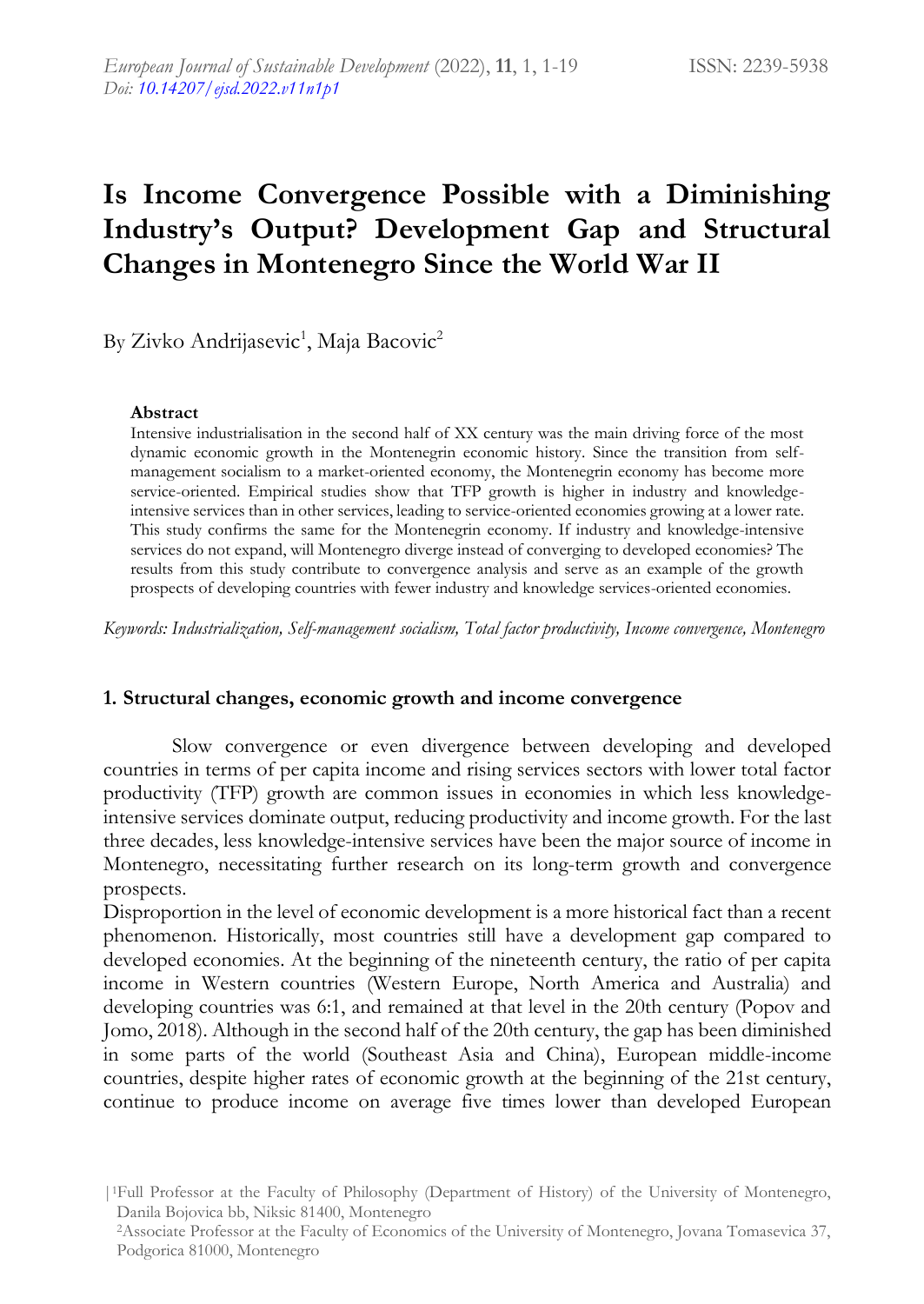countries<sup>1</sup> . Ongoing pandemics emphasise this issue even more. Georgieva (2021) pointed out that about 50% of emerging markets and developing economies that were converging towards advanced economies per capita income over the last decade are expected to diverge over the 2020–2022 period.<sup>2</sup>

Morro (2015) studied the impact of the sectoral composition of gross domestic product (GDP) on cross-country differences in GDP growth and volatility and concluded that an increase in the share of services in GDP reduces both aggregate TFP growth and volatility, thus reducing GDP growth and volatility. Van Ark et al. (2008) found that the fifteen European Union countries that constituted the union until 2004 experienced a productivity growth slowdown to 1.5% during 1995-2006, compared to 2.4% during 1973- 1995. They show that the European productivity slowdown is attributable to the slower emergence of the knowledge economy, the relatively small share of technology-producing industries and slower multifactor productivity growth in market services, particularly in trade, finance and business services compared to the United States economy, where productivity growth accelerated from 1.2% in the 1973-1995 period to 2.3% in 1995-2006. Recent experience with global pandemics shows that economies with a larger share of industry in GDP experienced weaker depression in 2020. Higher negative GDP growth rates in 2020 were observed in countries with a larger share of services in total output. The highest recession was observed in Montenegro, with a negative output growth of 12.9%<sup>3</sup> (Graph 1).



*Graph 1. GDP growth and share of industry in GDP in Europe, 2020 Source: Author's calculations based on Eurostat and Monstat data*

<sup>1</sup> In this survey, the term "developed economy" refers to members of the European union (28 countries), although Bulgaria is a middle-income country. Middle-income countries in 2020 (according to the World Bank classification) were Albania, Bulgaria, Bosnia and Herzegovina, Kosovo, Montenegro, North Macedonia and Serbia.

<sup>2</sup> Georgieva, Kristina (IMF Managing Director), IMF Weekend Read, February 12, 2021

<sup>3</sup> Source: Monstat (Statistical agency of Montenegro)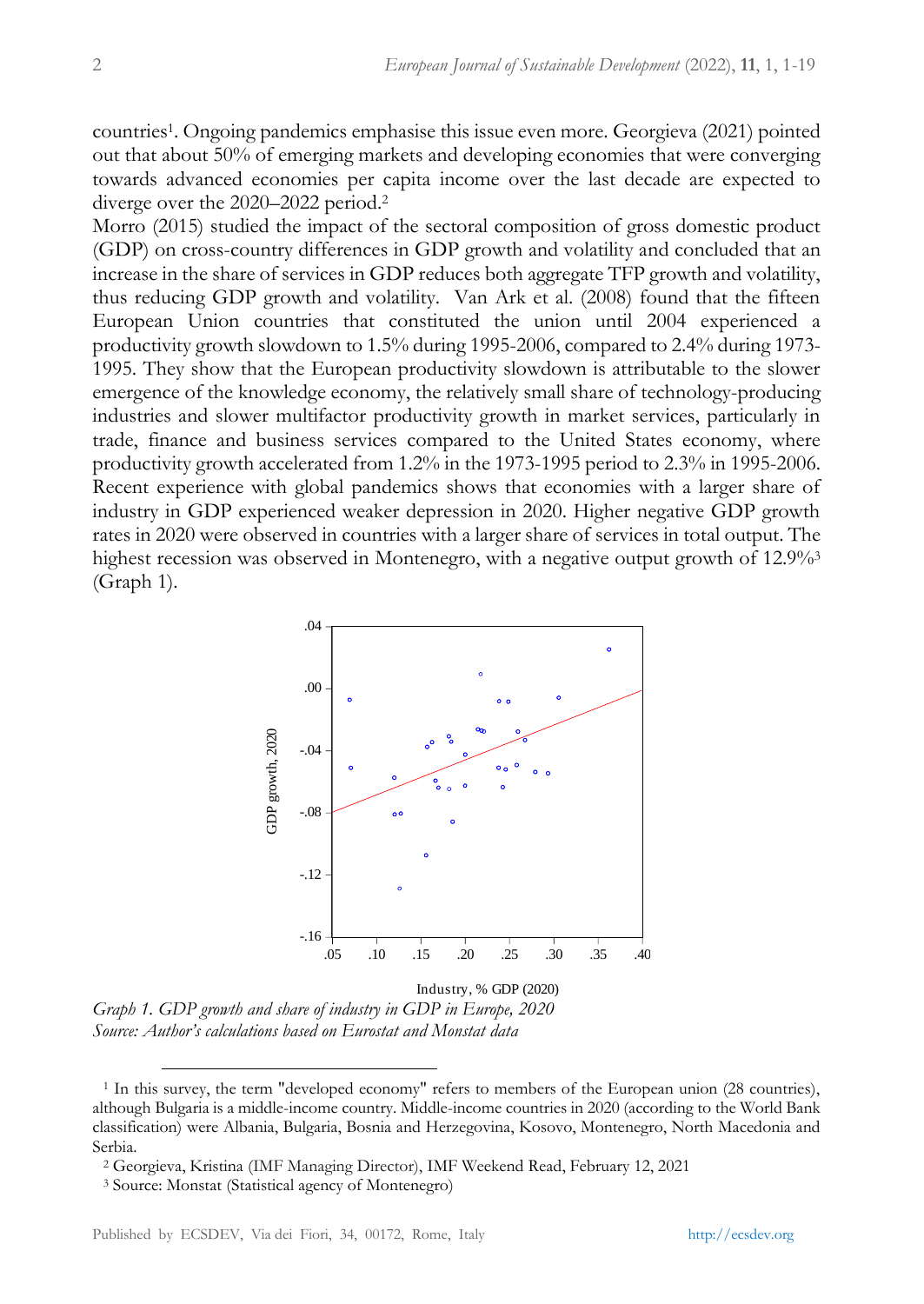TFP growth is an important determinant of economic fluctuations, economic growth and cross-country per capita income differences, which has been confirmed by many empirical studies. This is determined by how efficiently the inputs are utilised in production (Comin, 2010). Baier et al. (2006), using a sample of 145 countries and data for more than hundred years for 23 countries in the sample, applying the growth accounting methodology, showed that total TFP explains 14% of the average output growth per worker. By total factor productivity, they mean: "changes in technology, institutional change, failure of the twin assumption of constant returns to scale and competitive factor markets, and other factors." Barro (1998) points out that technological progress is, in fact, crucial to the long-term per capita growth that the U.S. economy has been angle to sustain for two centuries. Wu, Guo, and Marinova (2017) found that productivity growth is the main driver of economic growth in China, in all three sectors: agriculture, manufacturing and services.

The service sectors have growing relevance not only in Montenegro but also in most European countries. The share of services in the economy's gross value added (GVA) has grown constantly during the past decades. Since 1995, it has increased from 68% to 74% in 2019<sup>4</sup> in the European Union (28). Expansion of service sectors and their growing relevance leads to the question of its impact on long-term growth, the most important of which is its impact on productivity. Foster-McGregor and Verspagen (2017) shown that "TFP growth in manufacturing tended to outpace that in services in most economies". They found that the average TFP growth in non-Asian developed economies (European developed countries, Australia and the United States) from 1995 to 2009 was 5.11% for services, 20.73% for manufacturing and 8.83% for all industries. In New Member States, TFP growth in services was 16.55%, in manufacturing 36.73% and 26.80% in all industries. Bacovic (2021) estimated TFP at the economy and sectoral level (agriculture, industry and services) in seven upper middle-income Balkan countries (Albania, Bulgaria, Bosnia and Herzegovina, North Macedonia, Montenegro, Serbia and Romania) from 2000 to 2017, applying the growth accounting approach and found that TFP growth in industry is on average higher than in agriculture or services. TFP growth was the lowest in the services sector, even negative in four countries from the sample (Albania, Bulgaria, North Macedonia and Montenegro). There are variations in TFP growth in the different service sectors. In knowledge-intensive services<sup>5</sup>, TFP growth is significantly higher than in other services (e.g. travel), so it is important to apply a structural approach in the services sector analysis. In Montenegro, travel (tourism) is a key strategic sector. Bacovic et al. (2020) found that the export of travel services has a positive impact on GDP growth in the short run but not in the long run.

Descriptive statistical analysis of the panel data and sample of thirty-four European countries from 2000 to 2020, shows that the share of industry in total output is the highest in economies with the highest level of GDP per capita (GDP per capita from 60,000 to 80,000 euros). The statistics show that the share of industry in GDP is higher in countries with GDP per capita higher than 40,000 euros than in those with GDP per capita ranging from 20,000 to 40,000 euros, as shown in Table 1.

<sup>4</sup> Source of data: Eurostat, Gross value added and income by A\*10 industry breakdowns [nama\_10\_a10]

<sup>5</sup> High knowledge services were defined in: Amil, D., Giannoplidis, A., & Lipp-Lingua, C. (2007). *Evolution of high-technology manufacturing and knowledge-intensive services.* Luxembourg: Eurostat.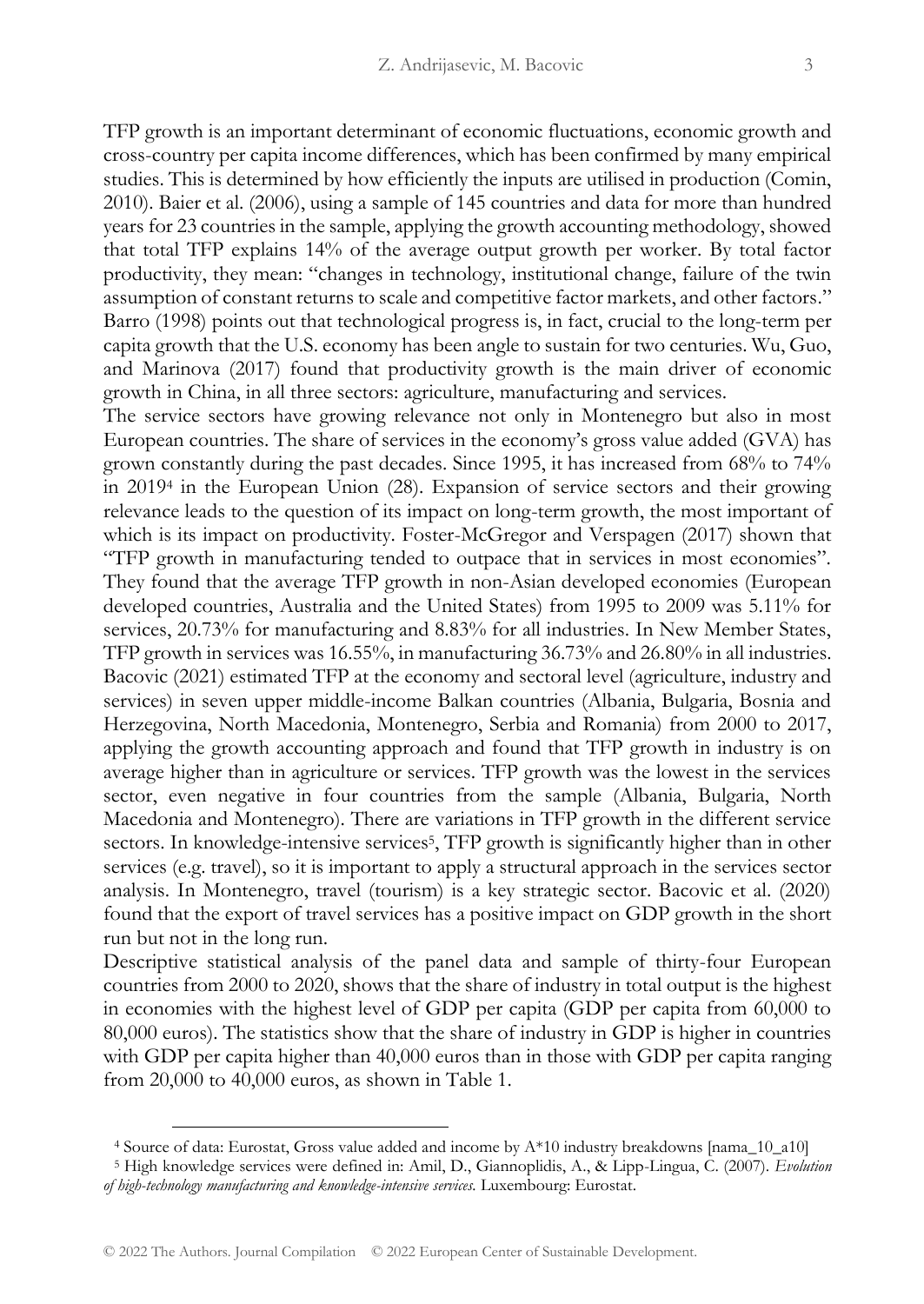| value of GDT per capita (constant 2010 care), average values for 2000 2020 |           |                 |      |           |                 |      |  |  |
|----------------------------------------------------------------------------|-----------|-----------------|------|-----------|-----------------|------|--|--|
|                                                                            |           | Industry, % GDP |      |           | Services, % GDP |      |  |  |
|                                                                            | 2000-2020 |                 |      | 2000-2020 |                 |      |  |  |
| GDP per capita (constant 2010 euro)                                        | Mean      | Std. Dev.       | Obs. | Mean      | Std. Dev.       | Obs. |  |  |
| [0, 20000)                                                                 | $22.1\%$  | $4.9\%$         | 352  | $67.1\%$  | $5.9\%$         | 352  |  |  |
| [20000, 40000]                                                             | $18.6\%$  | $4.9\%$         | 261  | $73.4\%$  | $4.9\%$         | 261  |  |  |
| [40000, 60000]                                                             | $21.0\%$  | $4.0\%$         | 58   | 72.8%     | $3.1\%$         | 58   |  |  |
| [60000, 80000]                                                             | $32.2\%$  | $6.6\%$         | 29   | $61.5\%$  | $7.0\%$         | 29   |  |  |
| All                                                                        | $21.1\%$  | $5.7\%$         | 700  | $69.7\%$  | $6.4\%$         | 700  |  |  |

**Table 1. Descriptive statistics for industry (% GDP) and Services (% GDP), categorized by value of GDP per capita (constant 2010 euro), average values for 2000-2020**

*Source: Author's calculations based on Eurostat data<sup>6</sup>*

Included observations: 700

A strong positive linear association between output growth and share of industry in total output is also observed (sample of thirty-seven European countries, 2000-2020), while the linear association between output growth and share of services in total output is negative. In addition, a comparative analysis was conducted using a sample of ten former socialist countries, Montenegro, Serbia, Slovenia, Croatia, Bosnia and Herzegovina, North Macedonia, Czech Republic, Hungary, Romania and Bulgaria, and the period 1999-2019. Descriptive statistical analysis of panel data shows that industry's share in GDP is significantly lower in Montenegro (17.2%) than in the sample average (25.7%), but also average annual productivity growth (0.87% in Montenegro and 2.61% in the sample). Although employment growth was higher in Montenegro compared to the sample average (as expected due to high services share), GDP growth was lower<sup>7</sup> .

A services-oriented economy has not always been a development model in Montenegro. In socialist Yugoslavia (1945-1991)<sup>8</sup>, the economic model of development was based on the concept of intensive industrialisation, with the development of a socialist selfmanagement system<sup>9</sup>. The intensive industrialisation approach provided a dynamic growth of the Montenegrin economy. The average annual output growth rate in the period 1952- 1987 was 5.76%, which was approximately equal to the Yugoslav average (5.74)<sup>10</sup>. However, despite intense economic growth, the standard of living grew slower than the Yugoslav average. Income per capita in Montenegro in 1952 was 87% of the Yugoslav average, and in 1987, it was only 74.5%.

<sup>6</sup> Source of data: Eurostat: Gross value added and income by A\*10 industry breakdowns [nama\_10\_a10], extracted on 18.03.2021; Main GDP aggregates per capita [nama\_10\_pc], extracted on 18.03.2021.

<sup>7</sup> Ibidem

<sup>8</sup> After the end of World War II, Montenegro became one of the six republics of the Federal People's Republic of Yugoslavia (FPRY)8, later the Socialist Federal Republic of Yugoslavia (SFRY). The FPRY consisted of 6 people's republics: Serbia, Croatia, Slovenia, Bosnia and Herzegovina, Macedonia and Montenegro.

<sup>9</sup> The basic characteristic of socialism as a socio-economic system is the existence of state (social) ownership of the means of production, which "enables social influence on the operation of objective economic laws" (Lang, 1972). The key differences between enterprises as subjects of production in socialism and capitalism are reflected in relation to: the character of ownership of the means of production, decision makers, the distribution of enterprise income and the motives for decision-making.

<sup>10</sup> Author's calculation based on data from: Yugoslavia 1918-1988: statistical yearbook, Federal Bureau of Statistics, SFRY, Belgrade, 1989, p. 101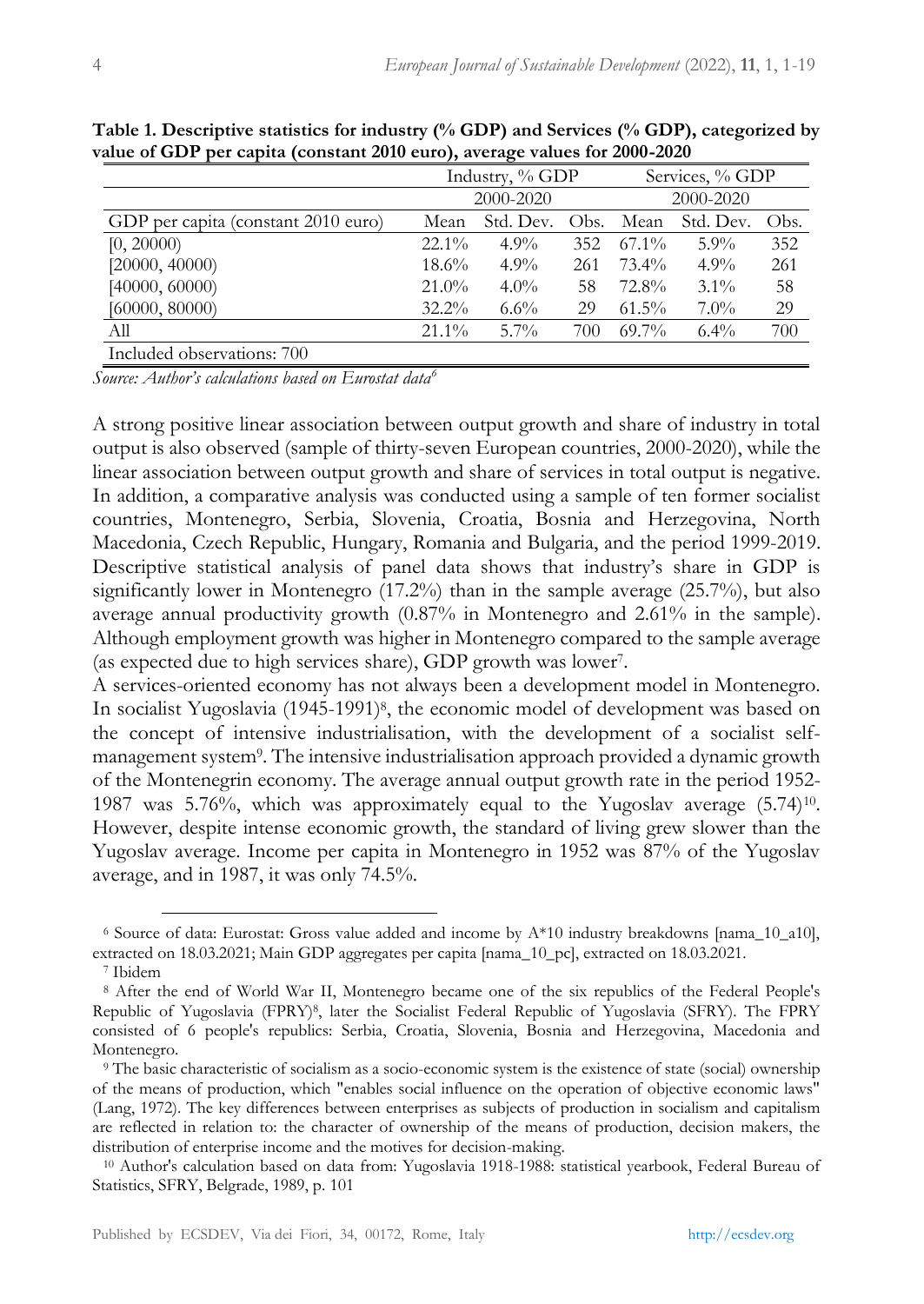The share of industrial production in relation to the output in Montenegro during the four decades of socialist Yugoslavia's existence increased from 7.4% (1952) to 36.4% (1987). In the same period, the average annual growth in industrial production was 10.9% (8% in Yugoslavia).<sup>11</sup> Investments in the industrial sector were substantial. The average annual growth rate of investment in fixed assets in the industrial sector in Montenegro was 2.84% (Yugoslavia 1.05%) and in total economy 2.58% (2.48% in Yugoslavia).<sup>12</sup> Despite the fact that in the 80's economic growth slowed down, with unemployment and foreign debt growing, which among other factors contributed to the crisis of the Montenegrin economy, the period from the fifth to the end of the eighth decade of XX century is considered the most dynamic period of economic growth in the overall Montenegrin economic history. Industry development plays a dominant role in this process.

The aim of this study is to analyse the development of industry in Montenegro from 1945 to 2019 and its impact on economic growth. During this period, Montenegro experienced two different institutional environments: self-management socialism and transition to a market-oriented economy. Other factors have a strong impact on industrial development, such as investments and capital stock growth, quantity and quality of labour, technology, infrastructure, and quality of management. All these are embodied in the TFP. Starting from the production function, applying the growth accounting approach, we estimate TFP growth in Montenegro and its industrial sector. Kukic (2020) estimated TFP growth for all Yugoslav republics from 1952 to 1986, but only in the total economy. Bacovic (2021) estimated TFP growth on both the economy and sectoral levels, but only from 2000 to 2017. Important estimates of TFP growth in industry during the second half of XX century are missing in the literature. The analysis of TFP growth in industry and its determinants will provide a better understanding of the factors that influence rapid growth, as well the industry's diminishing output.

In the analysis of the Montenegrin economy from 1945 to 2019, it is important to adjust time series for comparability purposes, as two different statistical methodologies were applied in national accounting. From 1945 to 2000, the system of economic balance was implemented, while from 2000 onwards, the system of national accounts. National accounting in a centrally planned economy is based on output, but not income measurements13. The main indicator of production was social product, which, compared to GDP, was, on average, 26.5% lower in Montenegro<sup>14</sup>.

This study is comprised of four sections. In the first section, a review of the theoretical concepts and available research is presented. In the second section, the development of industry in Montenegro was analysed. The third section presents the methodology and empirical results of the assessment of TFP and the contribution of the growth of fixed capital and employment to output growth in the industrial sector. In the final section, the discussion and conclusions are presented.

#### **2. Development of Industry in Montenegro, 1945-2019**

<sup>11</sup> Author's calculation based on data: Yugoslavia 1918-1988: statistical yearbook, 1989, op.cit. p. 103

<sup>12</sup> Ibid, p. 125, 127

<sup>13</sup> See: Jefferies, W. (2014). *Measuring National Income in the Centrally Planned Economies.* New York and London: Routledge.

<sup>14</sup> Bacovic, M. (2003). *Sistem nacionalnih racuna,* ISSP, Podgorica, p. 206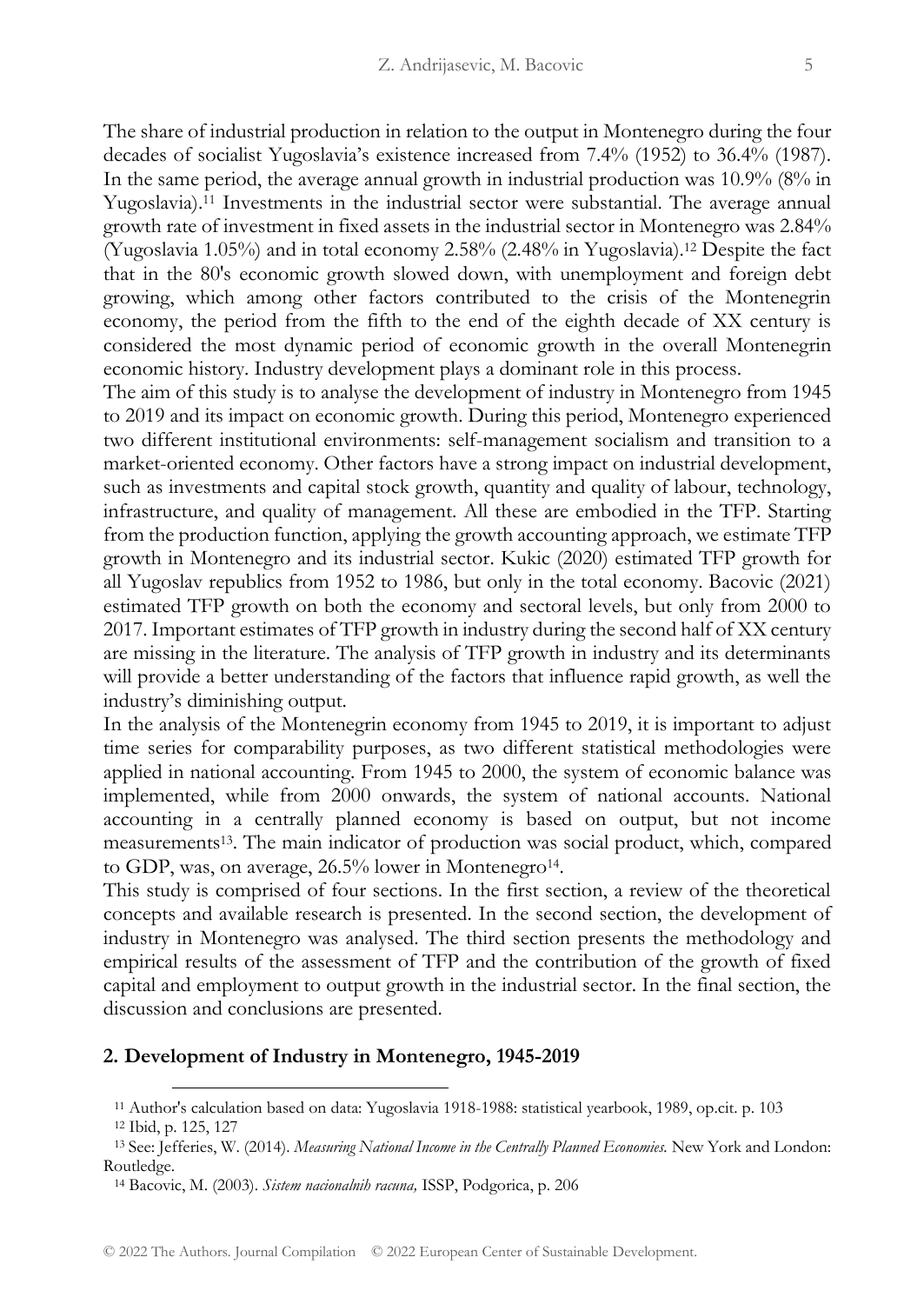Although industrial development was part of the government strategy in Montenegro since XIX century, intensive industrialisation occurred only after the end of World War II.<sup>15</sup> During the following three decades, industrial production experienced strong growth, reaching its maximum at the end of seventies and the early eighties, declining since then (Graph 2).



*Source: Federal Statistical Agency; Montenegrin Statistical Agency, author's calculations*

The industry's share in output increased from 7% in 1952 to more than 30% in mideighties, but declined to less than 20% in relation to the total output in Montenegro since 2000 (Graph 3).

<sup>15</sup> Montenegrin postwar industry and economic development were studied intensively. Marovic (2008, *Ekonomska istorija Crne Gore, Vol II.* Podgorica: Pobjeda) presented results of research of the economic history of Montenegro in the post-war period. Within the overview of the comprehensive history of Montenegro, Andrijasevic (2020, *Montenegrin History (Review of the Past of Montenegro from Prehistoric Ages to 2006).* Podgorica: Nova Pobjeda) presented the basic determinants of its economic development. Gluscevic, B. (1986, Strategija drustveno-ekonomskog razvoja Crne Gore, mogucnosti i ogranicenja. In *Strategija razvoja SR Crne Gore* (pp. 1- 37). Podgorica: Univerzitetska rijec), exploring potentials of the development of the Montenegrin economy, gave an overview of key trends in the first decades after the end of World War II. Vukotic (1985, *Statisticka analiza produktivnosti rada.* Titograd: Univerzitetska rijec) analysed the labour productivity of the industry and mining sectors. Medenica (1959, *Privredni razvitak Crne Gore.* Titograd: Graficki zavod) and Vukcevic (1974, *Razvoj privrede Crne Gore.* Titograd: Ekonomski fakultet) investigated the dynamics and factors of economic development of Montenegro in the post-war period, and later Gluscevic (1986). Andrijasevic (2018, Stanje industrije u Crnoj Gori posle II svjetskog rata (1945-1947), *Matica*, 319-362) analysed the state and development of industry in Montenegro in the phase of initial industrialization. The assessment of the national wealth of Montenegro was presented by Vinski (1959, *Procjena nacionalnog bogatstva po podrucjima Jugoslavije.* Zagreb: Ekonomski institut Narodne Republike Hrvatske.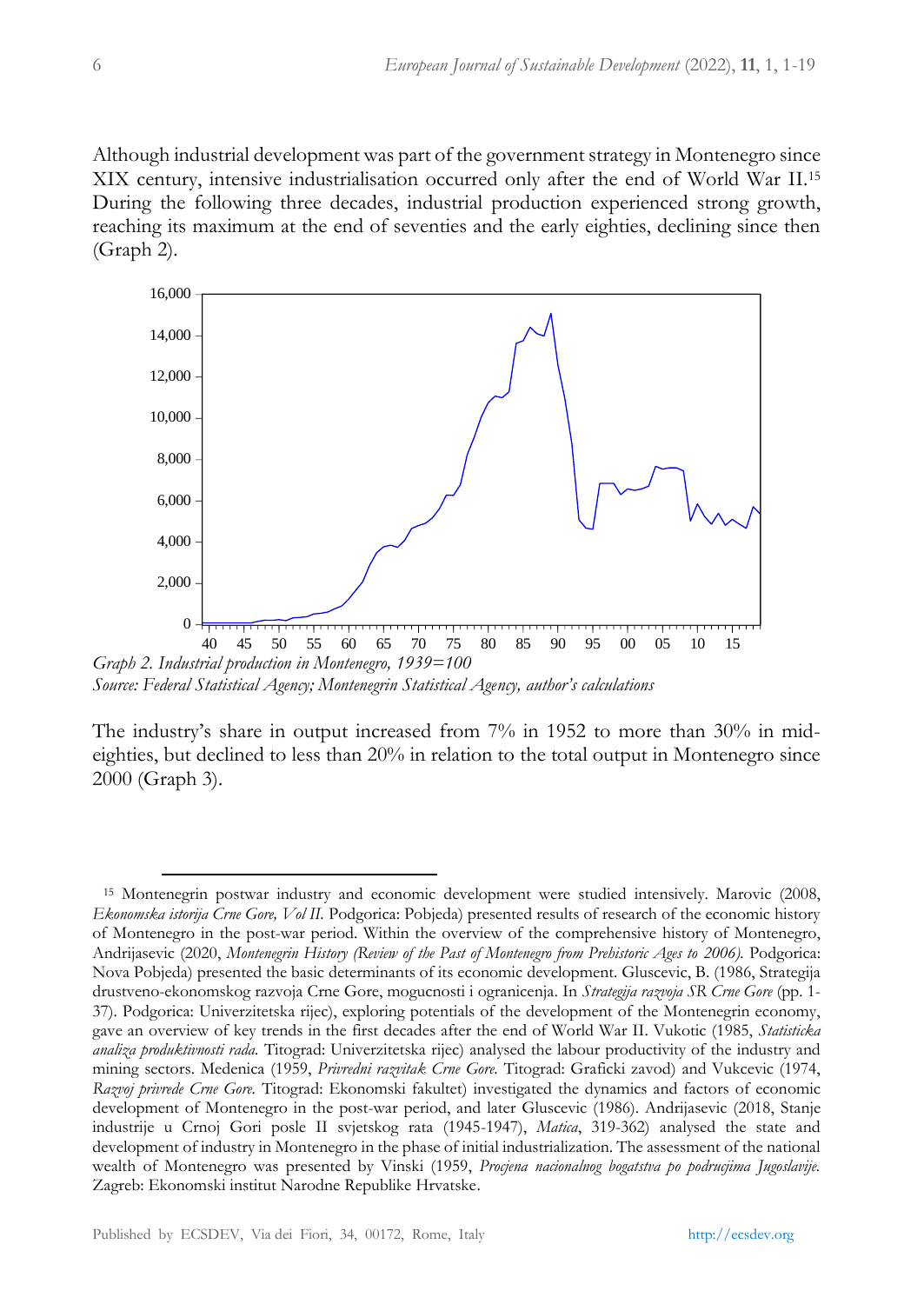

*Source: Federal Statistical Agency; Montenegrin Statistical Agency, author's calculations*

## **2.1 The state of the industry after the end of World War II**

The small industrial capacities, which were created in Montenegro during decades of development, were largely damaged or destroyed during the Second World War (1941- 1945). According to Marovic (2008), roads and bridges were destroyed, there were no means of transportation, the economy collapsed and the country did not have an electricity supply. The shortage of professional staff was also an issue. The period of intensive industrialisation, which began in 1945, created the basis for more intensive development after 1952, and later until 1980, when the expansionary cycle ended. Analysing the development of the Montenegrin industry from 1947 to 1972, Vukcevic (1974) divided this period into three stages within which there were also sub-stages: the first phase, from 1948 to 1956, with sub-stages 1948-1952 and 1953-56, in which economic development was mainly based on growing employment and almost equal growth rates of GDP and gross investment. This was the initial phase of the socialist industrialisation of an economically underdeveloped country, that is, the stage of accelerated development, mostly based on the development of basic and heavy industries. In the second stage, in the period 1957-64, the process of industrialisation continued, with the utilisation of investments from the first phase. Industrial production was significantly diversified and complemented by the economic structure. The third phase, from 1965 to 1972, was characterised by a noticeable slowdown in development as a consequence of the mismatch between the undertaken activities and objectively conditioned flows.

From 1945 to 1951, activities on the development of industry were directed towards the reconstruction of destroyed plants and the definition of a strategy for the development of

<sup>16</sup> Two statistical methodologies were applied in Montenegro in the period from 1945 to 2019. From 1952 to 2000, System of economic balances was applied and since 2000, System of National Accounts. Calculations of value of production varies due to different coverage (see more in Miljkovic, Dusan: *Od poslovnih ka nacionalnim racunima",* SZS, Belgrade (1994). Applying methodology presented in Bacovic, M.: *Sistem nacionalnih racuna,* Podgorica (2003), p. 206, share of industry in total output from 2000 onward was recalculated in order to be comparable during entire period.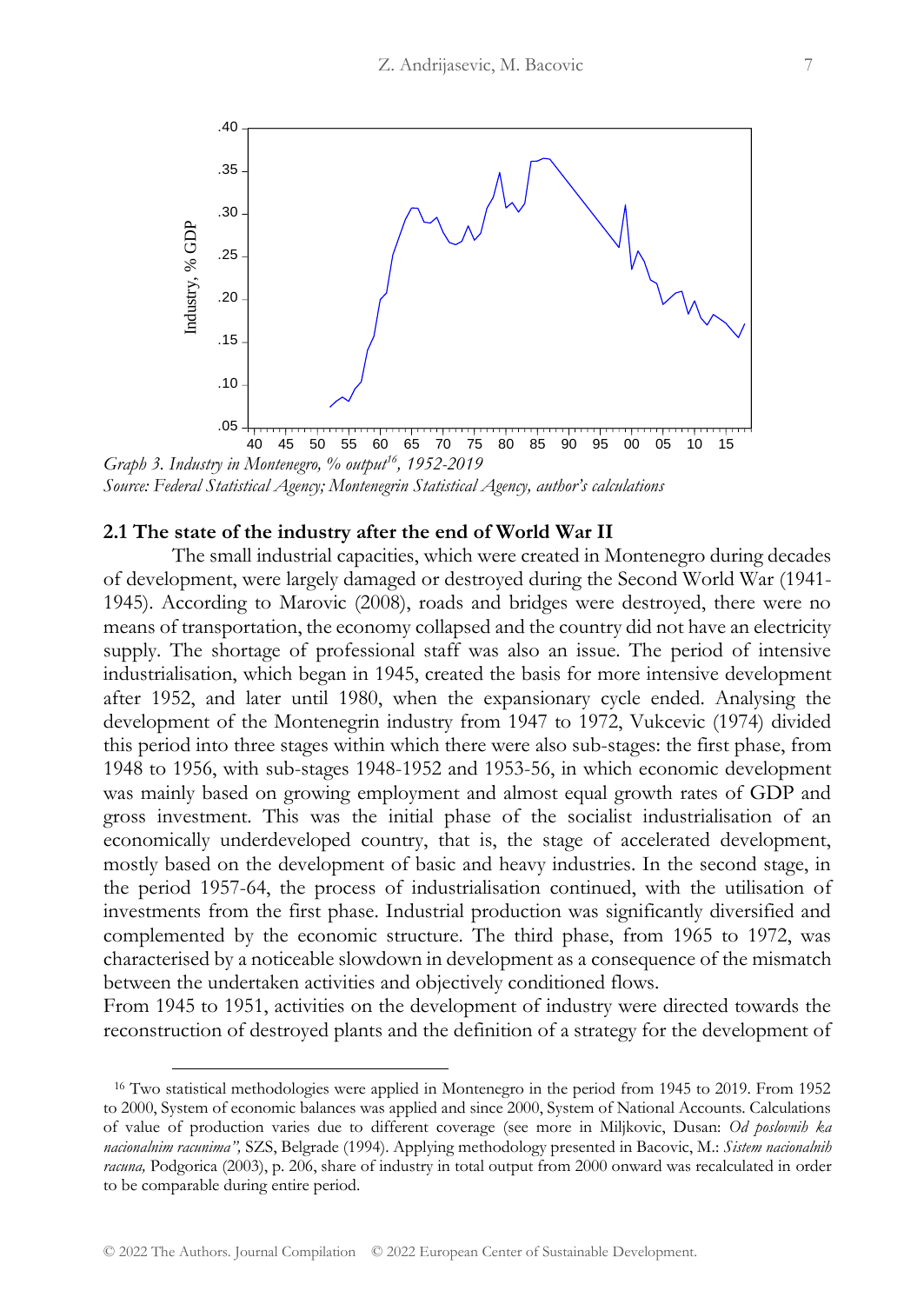existing and new industries. As Montenegro was a member of the Yugoslav federation and the management of the state was centralised, the republican government and ministers had limited competencies. According to the Yugoslav Constitution of 1946, the federal or central government directly or indirectly governed all republican governments or ministries, making decisions on their plans and budgets. Such activities included industry. The analysis of the state of industry in Montenegro, prepared by the Montenegrin Ministry of Industry and Mining in 1945 was the first overview of its industrial capacity and the state of industry after the war.<sup>17</sup> The problem that hinders industrial capacity operations is the lack of professional staff (engineers, electrical technicians, and machinists).<sup>18</sup> From 1939 to 1947, the physical volume of production increased in all industrial sectors: compared to 1939, production in the electricity sector increased by 55%, coal production by 90%, non-metal production by 50%, chemical industry by 105%, construction material industry 61%, wood industry 154%, food industry 71%, tobacco industry 34% and forest exploitation 203%.<sup>19</sup>

Since April 1947, a new phase of industry development in Montenegro began and the development of the entire Montenegrin economy. The period of economic renewal ended and the period of the planned construction began. In July 1947, the Montenegrin Parliament adopted the Law on the Five-Year Development Plan of the People's Republic of Montenegro in the–1947-1951, which began on 1 January 1947. The five-year plans for the development of the national economy of Montenegro focused on intensive industrial development, the development of new sectors of industry, construction of new companies on a modern technical basis, reconstruction of old and increase in production and capacity. During its implementation, Montenegro received financial subsidies from the federal budget, although less than other federal republics. The average investment in industry per capita in Montenegro amounted to 4,851 dinars, Serbia 5,403, Croatia 6,200, Slovenia 8,267, Bosnia and Herzegovina 6,476, and in Macedonia 6,464 dinars.<sup>20</sup>

In the period 1947-1952, the average annual growth rate of industrial production was 6.5%, although the high growth was conditioned by a low base (the share of industrial production in relation to output was only 5.8% in 1947, which was more than three times lower than the Yugoslav average in the same year  $(18\%)$ .<sup>21</sup> The value of fixed assets in the industry was 9.35% of Montenegro's national wealth in 195322. It later changed, so the value of fixed assets in the industrial sector accounted for an average of 55% of the total fixed

<sup>17</sup> Report on the state of industry in Montenegro, Ministry of Industry and Mining of the Federal Montenegro (MIRFCG) - Ministry of Industry of the Democratic Federal Yugoslavia (MIDFJ), Department for Plans and Coordination, May 23, 1945, State Archives of Montenegro (SAM), fund "Ministry of Industry and Mining" (MIR), f. 1.

<sup>18</sup> Report on the state of industry in Montenegro, MIRFCG - MIRDFJ, Department for Plans and Coordination, May 23, 1945, SAM, MIR, f. 1.

<sup>19</sup> Statistical Yearbook of the People's Republic of Montenegro for 1955, Titograd, 1955, 130.

<sup>20</sup> General Plan for Industrialization of the Federal People's Republic of Yugoslavia, Belgrade, 1947, DACG, Department for Arranging and Processing of Archival Materials - Podgorica (OSIOAGP), Fund "Central Committee of the League of Communists of Montenegro", vol. IX, 36, 39, 135-136.

<sup>21</sup> Kovacevic, M: Dosadasnji razvoj i koncepcija dugorocnog razvoja industrije Crne Gore, IEI, Beograd, 1974.

<sup>22</sup> According to the estimate made by Vinski (1959), the value of the national wealth of Montenegro in 1953 amounted to 211.6 billion dinars, and the value of fixed assets in the industrial sector amounted to 19.7 billion dinars.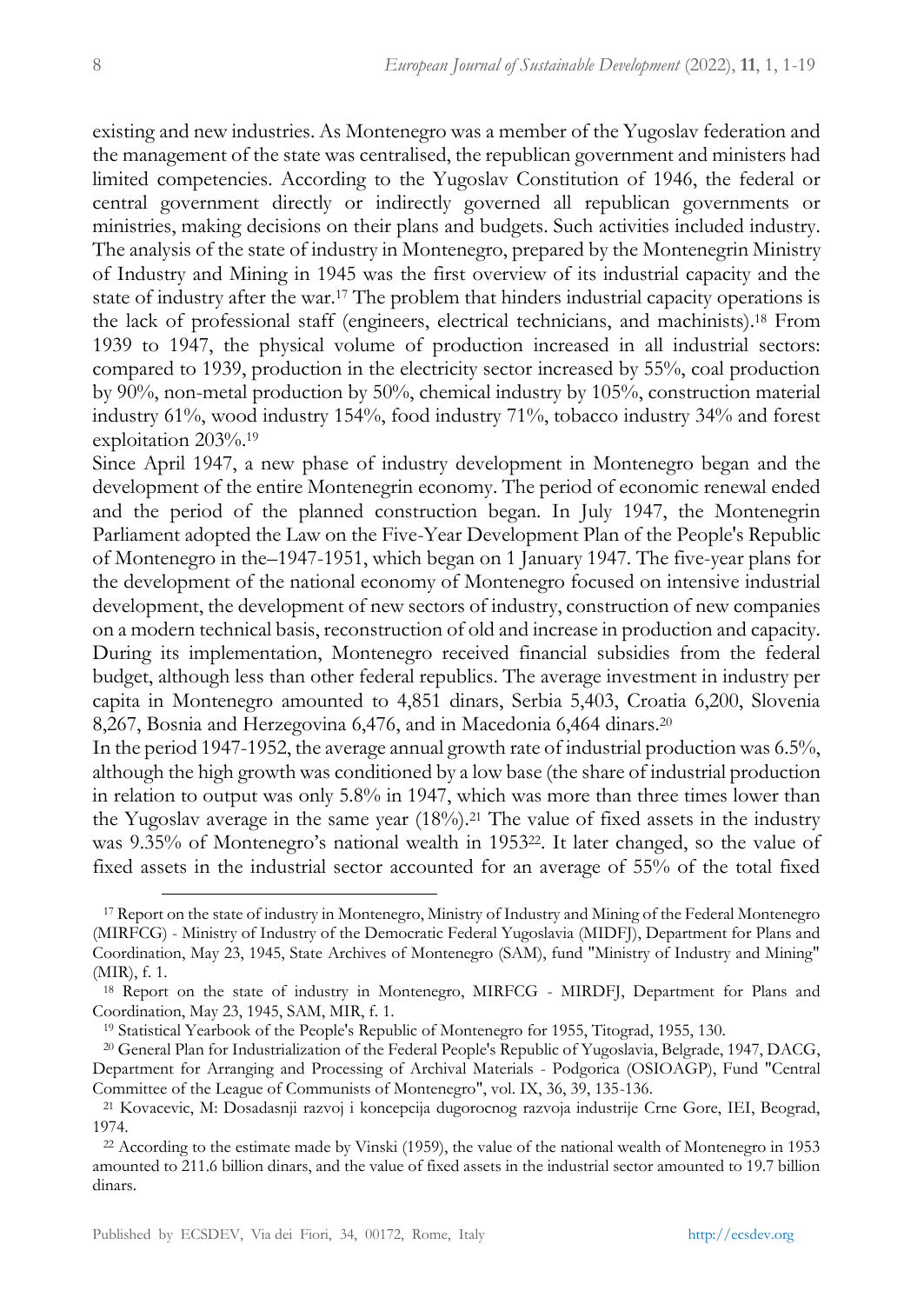assets in Montenegro during 1952-1986.<sup>23</sup>

By 1952, a structure of industrial production was established, with three sectors dominating with a total share of over 70%: non-metal production (30.1%), wood industry  $(31.3\%)$  and tobacco industry  $(9.4\%)$ .<sup>24</sup> The food industry accounted for 5.9% of the output, non-ferrous metallurgy 6.7, construction material production 4.8 and chemical industry 4.2%. The rest were sectors of electricity  $(2.3\%)$ , coal and coke production  $(1.5)$ , metal industry  $(1.5)$  and graphic industry  $(2.5)$ .<sup>25</sup> Later, this structure was changed, so in 1975 the largest share in the industrial sector had the sector of ferrous metallurgy (18.2%), non-ferrous metallurgy (13.4%) and electricity production (13.3%). The share of the wood industry reduced to 11.6% in 1965 and 9.7% in 1975. In the same period, the food industry developed (from 3.1% to 5.1% in relation to output in 1975), while the share of the electrical industry declined from 9.5% to 3.9%. The other industrial sectors had a relatively stable share in the structure of industrial production until 1975.<sup>26</sup>

From 1952 to 1987, output in the industry and mining sector grew at an average annual growth rate of 10.9%. In the same period, the average annual growth rate of the total economy was 5.76%. The share of the industry and mining sector in total output increased from 7.4% (1952) to 36.5% (1987). The number of employees in the industry and mining sector in the same period increased 8.5 times (from 6.1 to 52 thousand), and the share of employees in this sector in total employment increased from 20.4% to 31%. The value of fixed assets in the industrial sector increased 39.8 times from 1952 to 1987. The intensity of investment activity in the industrial sector was evidenced by the fact that the share of investments in this sector in 1952 accounted for 52% of the total investments in the country. Over time, this percentage decreased due to the growth of investments in other areas, but also reduced the need for intensive investment in the industry sector. Labour productivity in the industrial sector grew continuously until eighties, and then started declining.<sup>27</sup> Decline in industrial production was recorded for the first time in 1967 (3.26%), followed by 1971 (0.41%), 1975 (2.54%), 1982 (5.16%) and 1987 (4.53%).<sup>28</sup>

The Credit fund for underdeveloped republics and provinces (FNP) largely financed investment activity in Montenegro during this period, and financed an average of 17.5% of the total value of investments. FNP was formed in SFRY "in order to encourage faster development of economically underdeveloped republics and autonomous provinces and reduce differences in the level of development of each economically underdeveloped republic and autonomous province in relation to the average level of development of Yugoslavia.29. An average of 11% of the funds were invested in financing investments in Montenegro from 1966 to 1987, and this share declined over time, from 13% (1966) to

<sup>23</sup> Yugoslavia 1918-1988: Statistical Yearbook, 1989, op.cit, p. 131-132

<sup>24</sup> Kovacevic, 1974, p. 8

<sup>25</sup> Source: Material and social development of SFR Yugoslavia 1947-1972, p.252, in Kovacevic, M: Previous development and concept of long-term development of Montenegrin industry, IEI, Belgrade, 1974, p.7

<sup>26</sup> Vukotic (1985), p. 180

<sup>27</sup> Sources: Yugoslavia 1918-1988: Statistical Yearbook, Federal Bureau of Statistics, SFRY, Belgrade, 1989; Statistical Yearbook of the Republic of Montenegro, 1974-1990; Statistical Yearbook of the Federal People's Republic of Yugoslavia, 1955-1963; author's calculation. Italic data refer to 1986.

<sup>28</sup> Yugoslavia 1918-1988: Statistical Yearbook, 1989, op.cit, p. 103

<sup>&</sup>lt;sup>29</sup> Law on the Federation Fund for Lending to Faster Development of Economically Underdeveloped Republics and Autonomous Provinces, "Official Gazette list SFRJ ", No. 47/86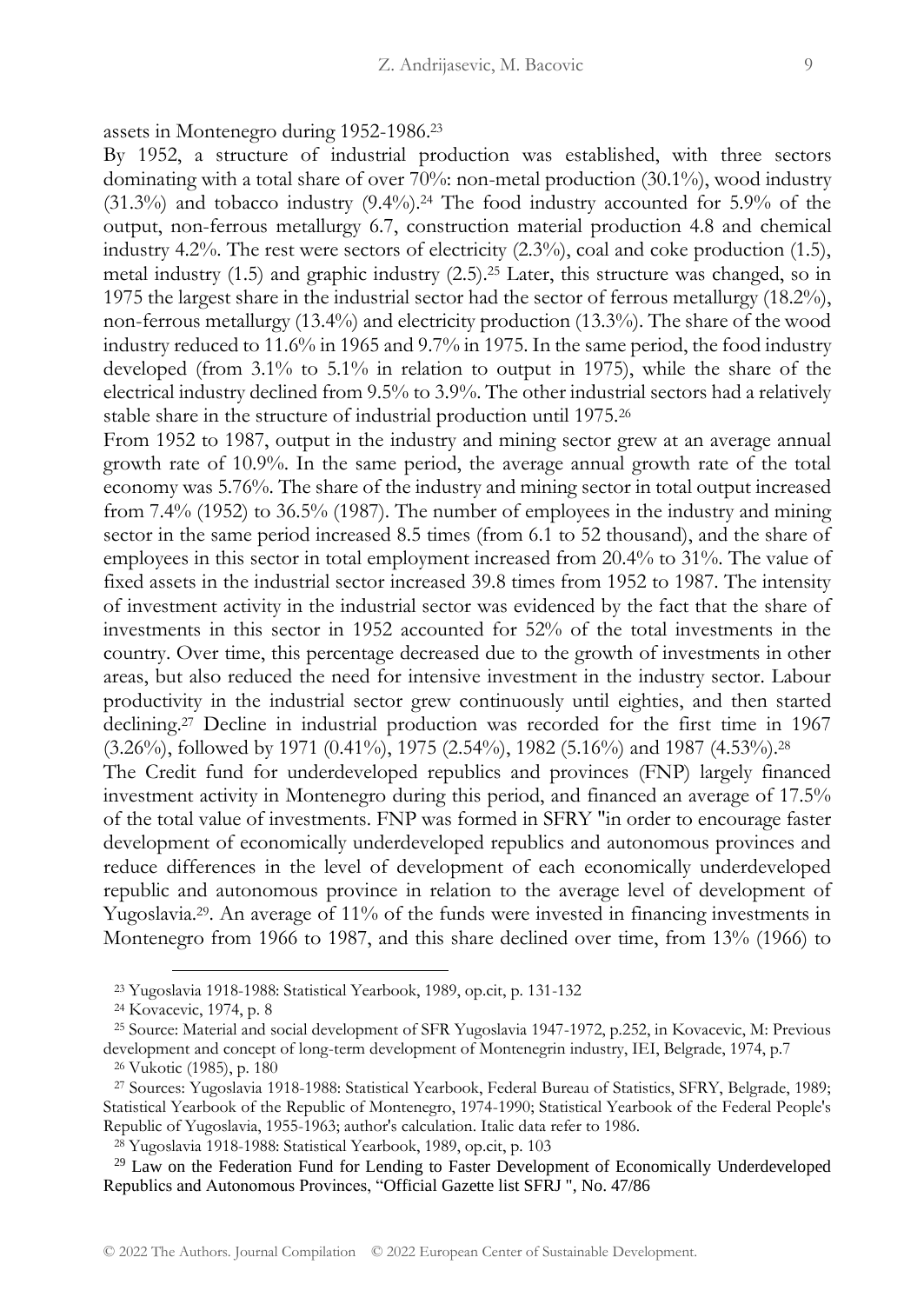9.5% in 1987. The average annual value of funds allocated from the FNP to Montenegro was  $8.2\%$  of its output<sup>30</sup>.

Regardless of the number of positive tendencies such as growing productivity, technical equipment and efficiency observed in industrial sectors in Montenegro, it significantly lagged compared to Yugoslavia. In 1981 (after decades of intensive investment), of 21 industrial sectors in Montenegro, only 4 had higher labour productivity compared to the corresponding sectors at Yugoslav level (production and processing of coal, non-ferrous metals industry, non-metals and shipbuilding), while 12 industrial sectors had lower labour productivity compared to the corresponding Yugoslav average. According to Vukotic (1985), differences in productivity could not be explained by technological equipment, but were more a consequence of differences in the use of technological equipment and discrepancies between objective and subjective factors of production. Productivity is functionally dependent on technical equipment only under conditions of full capacity utilisation and good work organisation. The utilisation of industrial capacities in Montenegro in 1979 was 74%, in Yugoslavia 81%, and in Slovenia (the most developed member state of SFRY), 84%. The reasons for low capacity utilisation were, among others, mismatch of production capacities at the micro and macro level, bottlenecks in production, difficulties in supplying imported raw materials, weaknesses in the organisation of production, and insufficient utilisation of working time. The number and quality of employees in Montenegro in the 1980s were above the Yugoslav average (the share of skilled workers in the total workforce was 68.9% (1978), in Slovenia in the same year, 55.7%). The effects of a nominally more favourable qualification structure were insufficient, indicating an insufficient use of available human resources and a low level of production organisation. Labour productivity was significantly lower in relation to the countries of Western Europe (the level of industrial productivity in Yugoslavia was 2-2.5 times lower than in these countries). The productivity growth rate in industry in the period 1971-79 in Yugoslavia (3.2%) was lower than that in Australia (4.1%), France (3.8%), West Germany (3.4%), the USSR (4.8%), Czechoslovakia (5%), and Hungary (6%).<sup>31</sup>

# **2.2 Why industry collapsed in socialist Montenegro? Failures of self-management socialism**

Experience with socially owned self-managed companies shows that none of the institutions or approaches can efficiently replace market forces and incentives originating in private ownership. The non-economic behaviour of economic agents in selfmanagement socialism contributed to companies' failures, although it was not the only reason for its collapse.

The idea of centrally planned (administrative) management was partially abandoned in Yugoslavia and Montenegro in 1949, when the first labour management committees were introduced in the companies, with an advisory role. The law on the management of stateowned enterprises by labour committees was enacted in 1950, marking the start of the long-term process of establishing self-management socialism. With the new Constitution

<sup>30</sup> Source: Yugoslavia 1918-1988: Statistical Yearbook, Federal Bureau of Statistics, SFRY, Belgrade, 1989, p. 101, 124, 150

<sup>31</sup> Ibid, p. 216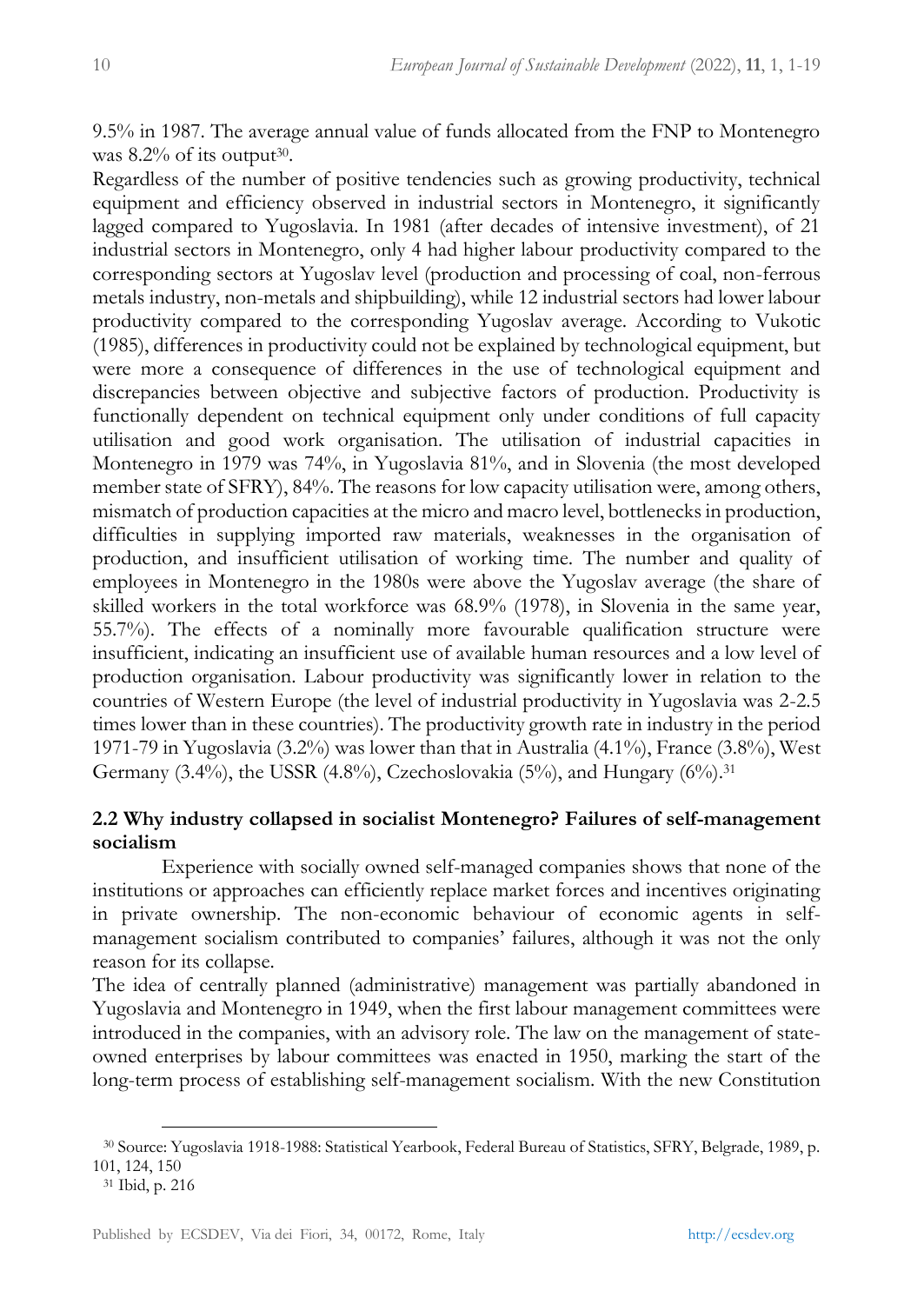in 1963, the self-management concept was fully incorporated into Yugoslavia<sup>32</sup>.

The first model of the economic behaviour of a self-governing socialist enterprise was built by Ward (1958). As in Lang (1972), Ward compared the behaviour of a capitalist enterprise with the behaviour of a self-governing socialist enterprise. The model is based on the assumption that the behaviour of a self-governing socialist enterprise is characterised by the fact that the employee union manages it, and that the employed workers share the entire income among their members. The motive behind the company's behaviour is to maximise income per employee. The self-governing company achieves an optimum level of maximum income per worker. The company will increase production to the point where the value of the marginal product is equal to the value of personal income. Income in a self-governing company is higher than the salary because it includes profit. The capitalist enterprise is motivated by profit maximisation, and profit can be maximised to the point where the value of the marginal product equals the value of wages. From a comparison of both models, Ward concludes that a capitalist enterprise will employ fewer workers if it operates under the same conditions as a self-governing socialist enterprise. The supply curve of a self-governing enterprise differs from that of a capitalist enterprise. With the increase in prices, there will be no increase in production in a self-governing company; on the contrary, production will be reduced. According to Ward, employed workers maximise income by limiting employment and production, leading to less efficient self-governing socialist enterprises<sup>33</sup>.

As quoted in Lang (1972, p. 292), Horvat (1967) points out that the dynamics of economic life require constant investment to avoid falling behind, not to lose the market, or to remove bottlenecks and exploit new technological opportunities, thus improving the efficiency of management, increasing competitiveness and increasing incomes. In connection with these goals, it is safest for the company to rely on its own accumulation, and if it proves insufficient, linking banking and other assets. On the other hand, nominal and real incomes are constantly increasing and companies must not lag behind because it is in danger of losing its best staff.'

Zaccaria (2018) states that the Yugoslav-style managed economy was retrospectively proved to be weak and, due to its internal contradictions, ended up in a fatal crisis. Estrin (1991) points out that the problems of the Yugoslav economy since 1979 would seem to echo the conclusion from analysts of Poland and Hungary that the mix of markets and socialist ownership is inefficient.

#### **2.3 Industry development since transition to market economy**

After the dissolution of the SFRY in 1991, Montenegro was a member of the Federal Republic of Yugoslavia, in alliance with Serbia until 2006, when it became an independent country. Political and military instability in the countries of the former SFRY, after the collapse of socialist governance, additionally affected economic instability, leading to declining income and employment, and hyperinflation in 1992-1993. Hyperinflation, after a rate of 105.2 0%<sup>34</sup> in 1993, reached its highest level in early 1994 of 106.4% only in

<sup>32</sup> Gorupic, D., Brekic, J. (editors). (1967). *Funkcija direktora u samoupravnim odnosima,* Informator, Zagreb, pp. 4-6

<sup>33</sup> Lang, R. (1972). op.cit*.* pp. 290-1

<sup>34</sup> Source: The Statistical Yearbook of Montenegro, 1997.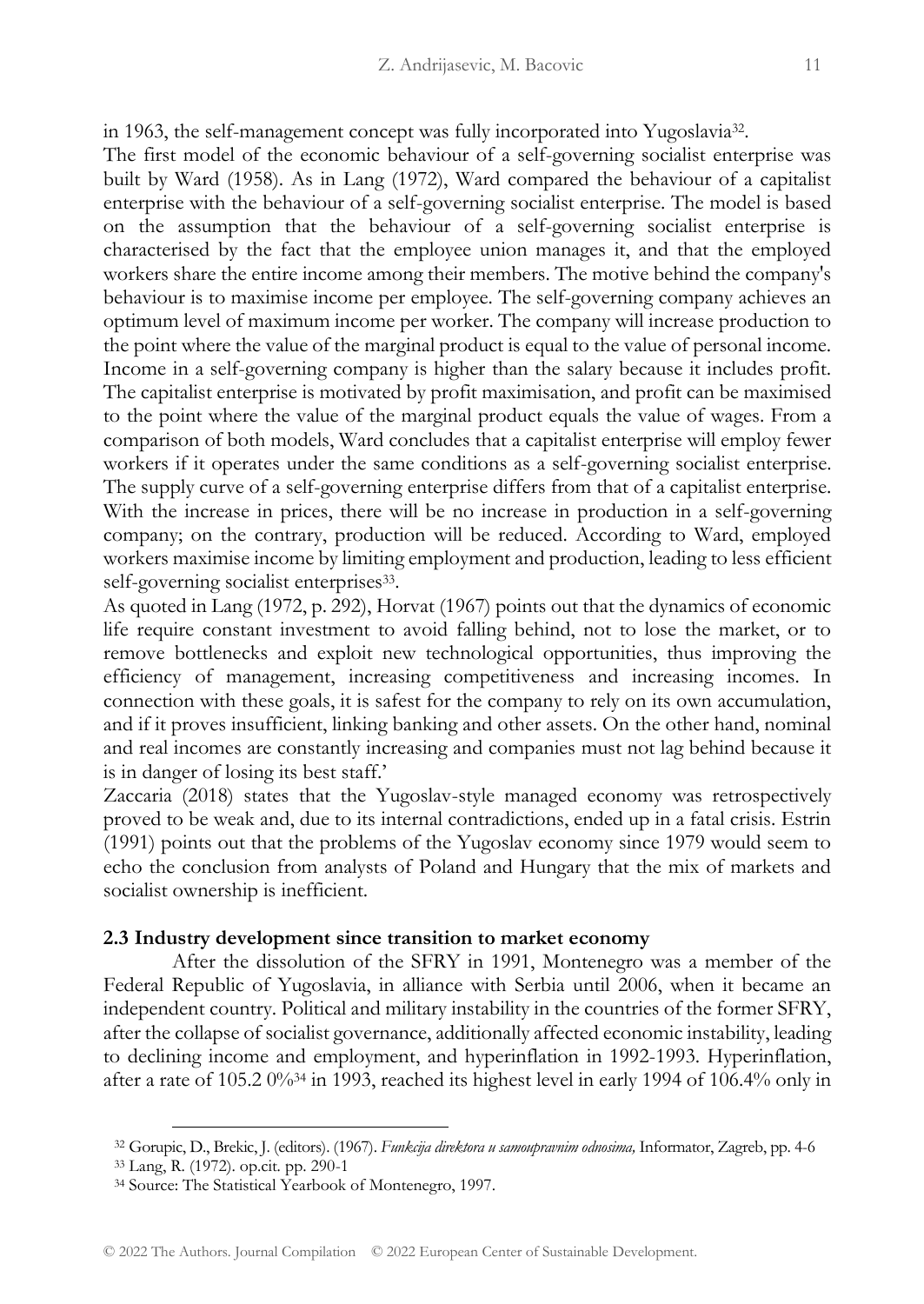the first 23 days of January. On 24 January 1994 a new dinar was introduced to preserve currency stability. However, inflation was already over 80% in 1995, which made the stability of the dinar a currency questionable. Montenegro's output in 1991 was already significantly reduced and was at the level of 77.49% compared to 1981. The decline in the social product continued until 1993, when it amounted to only 37.62% of its 1981 value. After the anti-inflation reform, a period of slight economic recovery began, and in 2000, the output reached 84.12% compared to 1991, or 65.18% compared to 1981. At the end on nineties, Montenegro and Serbia started independent economic reform processes. Gross domestic product (GDP) in Montenegro grew continuously from 2000 to 2005, with annual growth from 1.1% to 4.4%<sup>35</sup>.

Industry and mining were still the dominant economic sectors in Montenegro. From 1990 to 1994, industrial production declined sharply (approximately 50%). The tendency of its declining share continued further, from 32.84% in 1994 to 26.12% in 1998. The negative trend, although somewhat milder, was also recorded in 1998-1999, when industrial output declined by 15%36. The drastic decline in all economic sectors, as in industry and mining, began with the disintegration of the SFRY, the war in the region and the rigorous sanctions of the UN Security Council. Capacities in industry were used in the range of 30% to 40% (except in energy), and in a certain period, only 10% (aluminium production). The main determinants of the decline in industrial production were extremely high import-export dependence (50-60%), the loss of traditional markets and the structure of industrial products and its low competitiveness.

Since 2000, the declining share of industry in total output has continued. The share of industry in gross value-added declined from 17.3% in 2000 to 14.3% in 2005. The number of employees in the industry declined from 23.9 thousand in 2000 to 19.2 thousand in 2005.

After declaring independence in 2006, the industry continued to decline, from 15.2% of gross value added in 2007 to 12.6% in 2018. The number of employees also declined from 18.8 thousand in 2007 to 18.1 in 2017<sup>37</sup> .

## **2.4 Labour productivity and capital ratios in industry, 1952-2017**

Labour productivity, measured as the ratio of the output (constant prices from 1972 to 2010) and the number of employees in the industry and mining sector, recorded continuous growth until the beginning of the 1980s, after which, with slight fluctuations, began to decline. The average annual capital ratio (the ratio of the value of fixed assets in the industry and mining sector and the output of the same sector (constant prices from 1972) increased over time, which means that for each unit of production, a higher value of fixed assets was needed, but declined since the transition started. While average capital ratios were higher in industry than in the total economy during the self-management socialist era, they were lower in the later transitional phase (Table 2).

<sup>35</sup> Monstat: The Statistical Yearbook, 2003, 2007.

<sup>36</sup> Statistical Yearbook of Montenegro, 2000

<sup>37</sup> Data from WDI, ILO and Monstat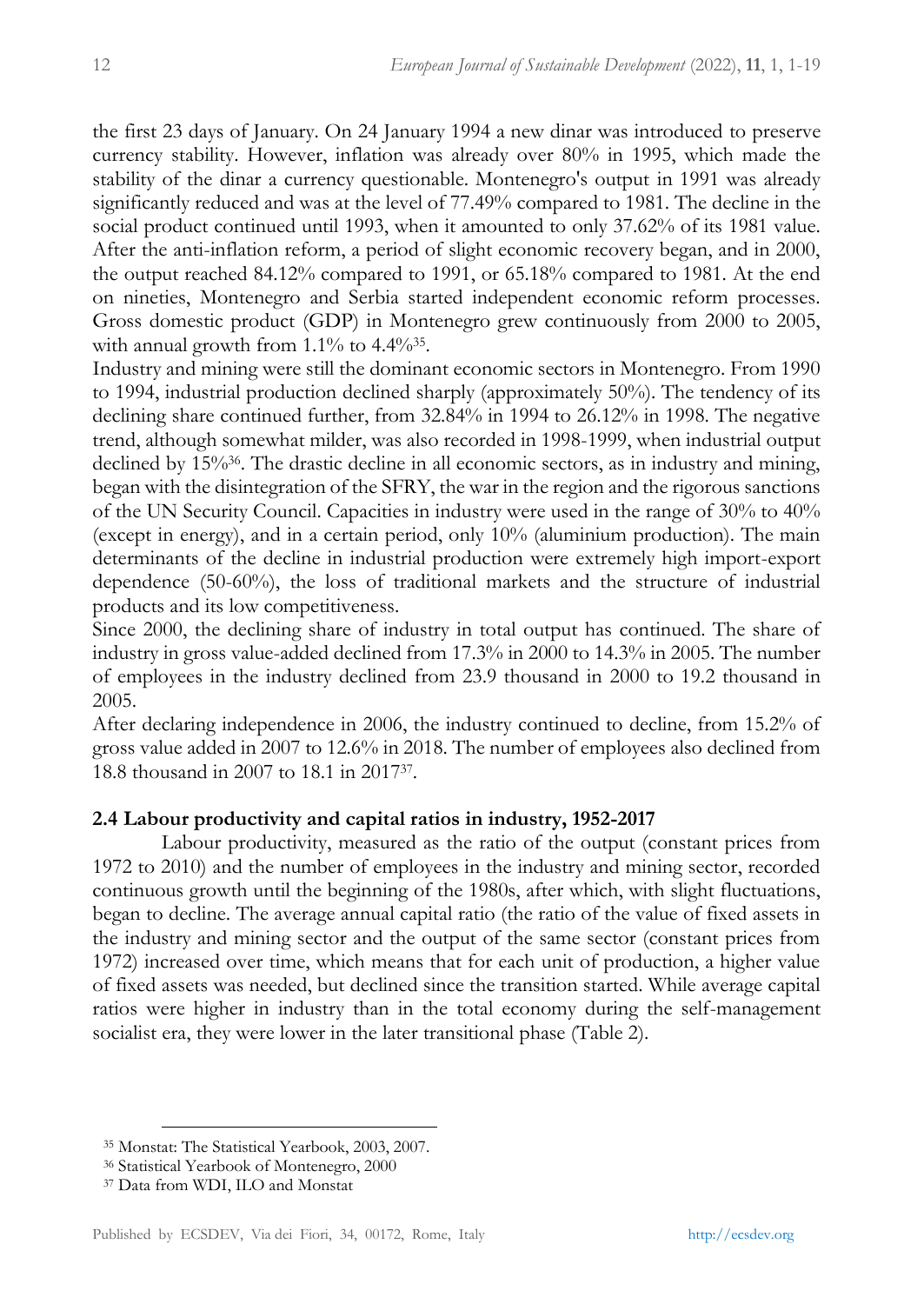**Table 2. Labour productivity and average capital coefficients of all sectors of the total industry and mining sectors in Montenegro, 1952-1986 (constant 1972 dinars), 1996-2017 (constant 2010 US\$)**

|      | Labour<br>productivity in<br>total economy | Labour<br>productivity in<br>industry and<br>mining | Ratio of LP<br>(industry/total<br>economy) | Average<br>capital ratios-<br>total economy | Average<br>capital ratios-<br>industry and<br>mining |
|------|--------------------------------------------|-----------------------------------------------------|--------------------------------------------|---------------------------------------------|------------------------------------------------------|
|      | Constant 1972 dinars                       |                                                     |                                            |                                             |                                                      |
| 1952 | 40,767                                     | 14,849                                              | 36.42%                                     | 0.68                                        | 4.78                                                 |
| 1957 | 32,980                                     | 14,714                                              | 44.61%                                     | 0.98                                        | 4.33                                                 |
| 1962 | 32,817                                     | 32,667                                              | 99.54%                                     | 2.46                                        | 5.68                                                 |
| 1967 | 48,817                                     | 41,817                                              | 85.66%                                     | 3.12                                        | 5.27                                                 |
| 1972 | 53,056                                     | 44,088                                              | 83.10%                                     | 3.04                                        | 5.26                                                 |
| 1977 | 55,009                                     | 59,703                                              | 108.53%                                    | 3.70                                        | 6.30                                                 |
| 1982 | 55,878                                     | 58,268                                              | 104.28%                                    | 4.10                                        | 6.46                                                 |
| 1986 | 51,816                                     | 62,453                                              | 120.53%                                    | 4.37                                        | 5.60                                                 |
|      | Constant 2010 US\$                         |                                                     |                                            |                                             |                                                      |
| 2000 | 18,631                                     | 12,963                                              | 69.57%                                     | 1.99                                        | 2.98                                                 |
| 2010 | 21,278                                     | 15,936                                              | 74.89%                                     | 4.11                                        | 2.68                                                 |
| 2017 | 21,457                                     | 14,715                                              | 68.57%                                     | 4.42                                        | 2.63                                                 |

*Source: Author's calculations on the basis of data: Yugoslavia 1918-1988: statistical yearbook, Federal Bureau of Statistics, SFRY, Belgrade, 1989, pp. 58-59, Statistical Yearbook of the Republic of Montenegro, 1974-1989, Statistical Yearbook of Yugoslavia, 1955-1964; WDI and ILO database*

Similar results on labour productivity and capital coefficients for the socialist period were found in research by Vinski (1978) for the period from 1953 to 1968. Vukotic (1985), analysing labour productivity in industry in Montenegro, indicated that in the period 1965- 1977, the process of affirmation of technological productivity began, which began in Yugoslavia 7-8 years earlier; that is, productivity growth was achieved in jobs and production facilities, in contrast to the structural component of productivity, which increases productivity by increasing the resources involved.<sup>38</sup>

## **3. Total Factor Productivity Growth in Industry: Empirical Analysis**

Since the work of Abramovitz (1956) and Solow (1957), total factor productivity accounting has attracted significant attention among scholars. Since then, numerous research studies have been conducted, confirming the relevance of TFP for economic growth, as well as the sectoral approach in the analysis. Nelson (2000) concluded that the growth output experienced in the United States after World War II was significantly greater than reasonably can be ascribed to input growth. "Technological advance, changing composition of the work force, investments in human capital, reallocation of resources from lower to higher productivity activities, economies of scale, all were recognised as parts of the explanation."<sup>39</sup> In addition, it pointed out the importance of innovation, as innovation is important in providing productivity growth.

<sup>38</sup> Vukotic (1985), p. 191

<sup>39</sup> Nelson (2000), op.cit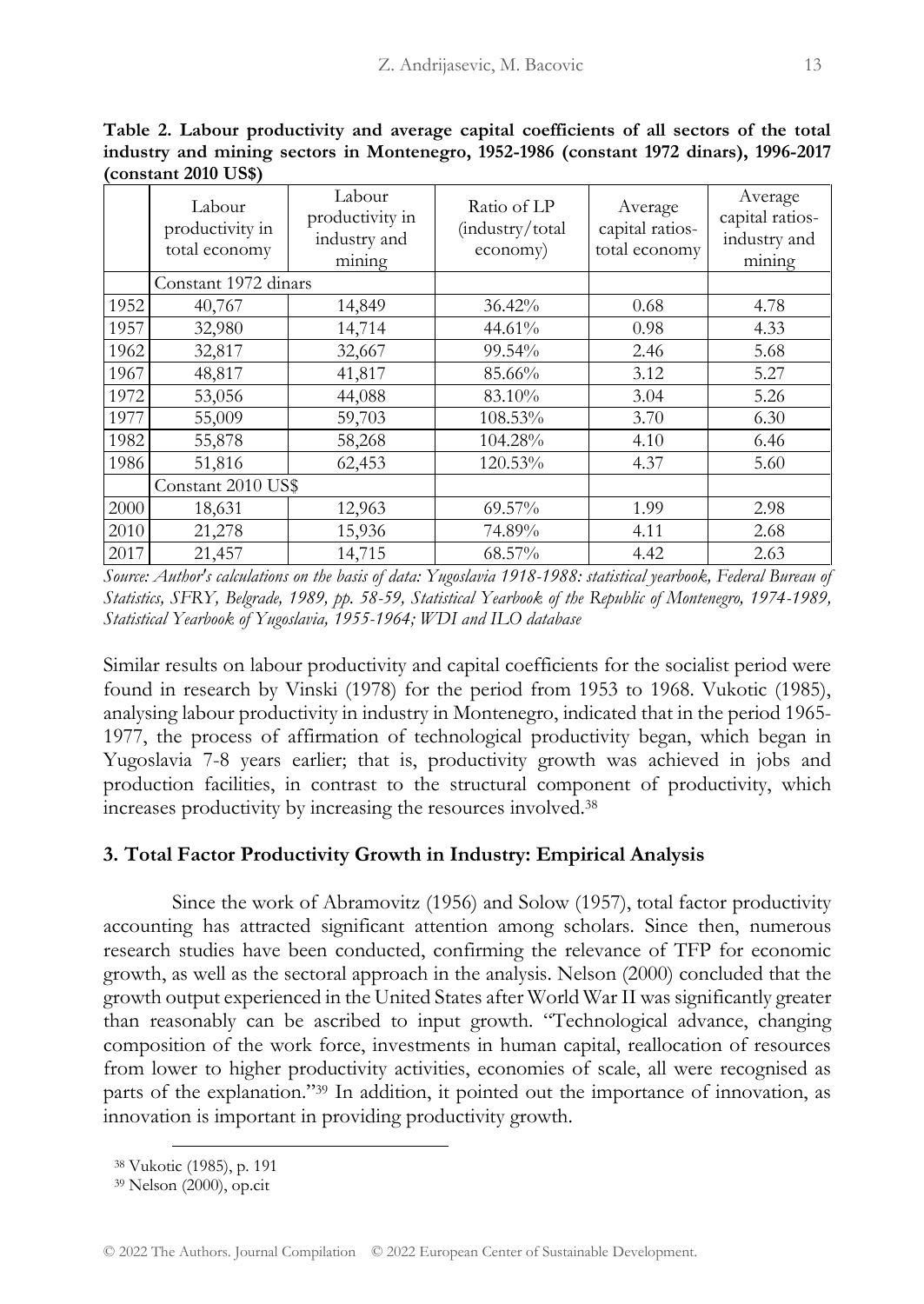From a computational methodological point of view, the growth accounting approach has been applied in a significant number of studies. This approach was selected because of its many advantages. As in Norsworthy (2005), "the growth accounting approach provides a filing system that is complete, in the sense that all phenomena that affect economic growth must do so through input factor quantities, relative factor intensities or total factor productivity growth, either singly or in combination. Second, the results of the growth accounting exercise may point to areas where parametric studies are likely to be fruitful." As in Levenko et al. (2019), the initial step is the specification of the aggregate production function:

$$
Y_t = A_t F_t(K_t, L_t),\tag{1}
$$

where  $Y_t$  is the output or value added in period  $t$ ;  $K_t$  is the value of available total capital (stock) in period *t*,  $L_t$  is employment, and  $A_t$  is TFP.

If the production function is time-differentiated, assuming perfect competition and constant revenue, the output growth rate is equal to

$$
\frac{\Delta Y_t}{Y_{t-1}} \approx \left(1 - \alpha_t^k\right) \frac{\Delta L_t}{L_{t-1}} + \alpha_t^k \frac{\Delta K_t}{K_{t-1}} + \frac{\Delta A_t}{A_{t-1}},\tag{2}
$$

The symbol  $\Delta$  denotes the first differential,  $\alpha_t^k$  is the elasticity of output in relation to the capital used in period *t*. Equation (2) allows the decomposition of the output growth rate into the following components: employment growth, capital growth, and TFP growth.

The elasticity of production relative to capital was assumed to be constant and equal to 0.33, which is a suggested typical value in accordance with the research results given by Romer (2001).

In this study, we excluded several years from the analysis of the overall period from 1945 to 2019. Years from 1945 to 1951 were excluded because data were not available. The period from 1987 to 1999 was excluded because reliable data on capital stock growth (gross fixed capital formation) were not available.

For the period 1952-1986, we used official data from the Statistical Office of the Republic of Montenegro and the Federal Statistical Office of the SFRY. Research on TFP growth in Montenegro (total economy and at the sectoral level) is available in Bacovic (2021), so we will use it in this study.

## **3.1 Results of empirical research**

Estimation of total factor productivity (TFP) at the level of the total economy, industry and mining sector in Montenegro from 1952 to 1986 shows different growth trends of TFP in the industry and mining sectors in relation to the total economy. The average annual growth rate of TFP in the industry and mining sector from 1952 to 1986 was 2.7%, while that of the total economy was negative at 1.3% (in SFRY 0.7%). Different tendencies were observed when the time period was split into three sub-periods. From 1953 to 1963, the average annual TFP growth in Montenegro (all sectors) was negative, from 1963 to 1973, had positive values (1.4%), while the average annual growth of TFP in the industry and mining sector slowed down, from 4.9% on average per year in the first period to 1.6% in the second period. In the third period, from 1974 to 1983, the average annual growth of TFP at the level of all sectors in Montenegro was negative, but positive in industry (1.7%). In relation to the same variables at the level of SFRY, TFP growth in the industry in Montenegro in the first and third periods was higher, but lower in the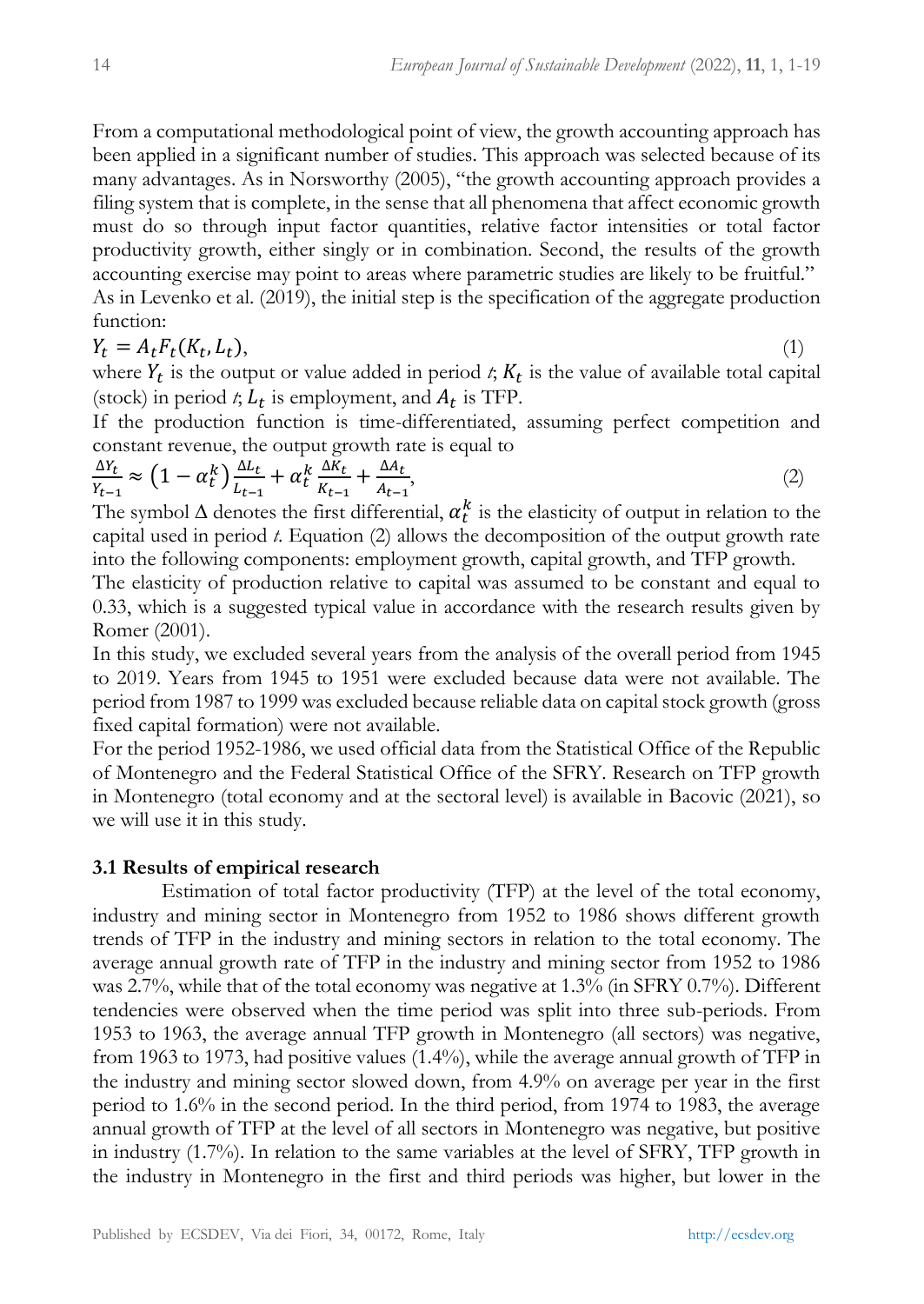second. At the level of the total economy, TFP was only above the Yugoslav average in the second period (Table 3).

**Table 3. Decomposition of output growth in industry (1953-1986), Montenegro; average annual growth of TFP in the total economy and the sector of industry and mining in Montenegro and SFRY, 1952-1986**

|                               | 1953-1963 | 1964-1973 | 1974-1983 | 1953-1986 |
|-------------------------------|-----------|-----------|-----------|-----------|
| Industry (Montenegro)         |           |           |           |           |
| GDP/Value Added               | 18.9      | 5.7       | 6.8       | 10.4      |
| Employment                    | 7.3       | 2.4       | 2.7       | 4.1       |
| Capital                       | 6.7       | 1.8       | 2.3       | 3.6       |
| <b>TFP</b>                    | 4.9       | 1.5       | 1.7       | 2.7       |
| TFP (Industry, SFRY)          | 3.4       | 2.5       | 0.2       | 2.2       |
| TFP (all sectors, Montenegro) | $-4.4$    | 1.4       | $-0.8$    | $-1.3$    |
| TFP (all sectors, SFRY)       | 1.3       | 1.3       | $-0.4$    | 0.7       |

*Source: Author's calculations*

The decomposition of the annual growth rate of industrial production into its constituent components: growth of capital, growth of employment and TFP growth shows that in the period from 1953 to 1986, the average annual growth of employment contributed to the unit of production growth by 39.7%, capital growth by 34.5% and TFP growth by 25.8%. Kukic (2020) estimated TFP growth for all sectors for all SFRY republics from 1952 to 1986. Comparisons with his results for Montenegro and Yugoslavia, although the different assumptions he applies resulted in slightly different annual rates, show that results are comparable with the results of this research.

Lower TFP growth in Montenegro compared to Yugoslavia average was expected, as determinants of TFP (infrastructure, innovation, and education) also had lower values. Kim and Loayza (2017) concluded that variation in TFP across countries is explained the most by physical infrastructure, followed by education, market efficiency, innovation and institutional infrastructure. While the share of revenues from R&D activities in Montenegro from to 1965-1987 was 0.32%, in Yugoslavia was 0.82%. It applies to the share of tertiary education graduates in the total population and for the period 1952-1987. In Montenegro, only 0.07% of the population had tertiary education; in Yugoslavia, it was  $0.15\%$ . In terms of infrastructure, the average total length of roads per km<sup>2</sup> in Montenegro  $(1952-1987)$  was 0.226, while in Yugoslavia 0.368. The average length of rail per km<sup>2</sup> in Montenegro (1955-1987) was 0.015, while that in Yugoslavia was 0.041.<sup>40</sup>

For TFP computation for the period 2000-2017, we use the results of research as in Bacovic (2021), as shown in Table 4. TFP growth in industry is higher than in other sectors, while a high share of services, in combination with low (negative) TFP growth leads to overall low TFP growth in Montenegro (Table 4).

<sup>40</sup> Source: Yugoslavia 1918-1988: Statistical Yearbook, Belgrade, 1989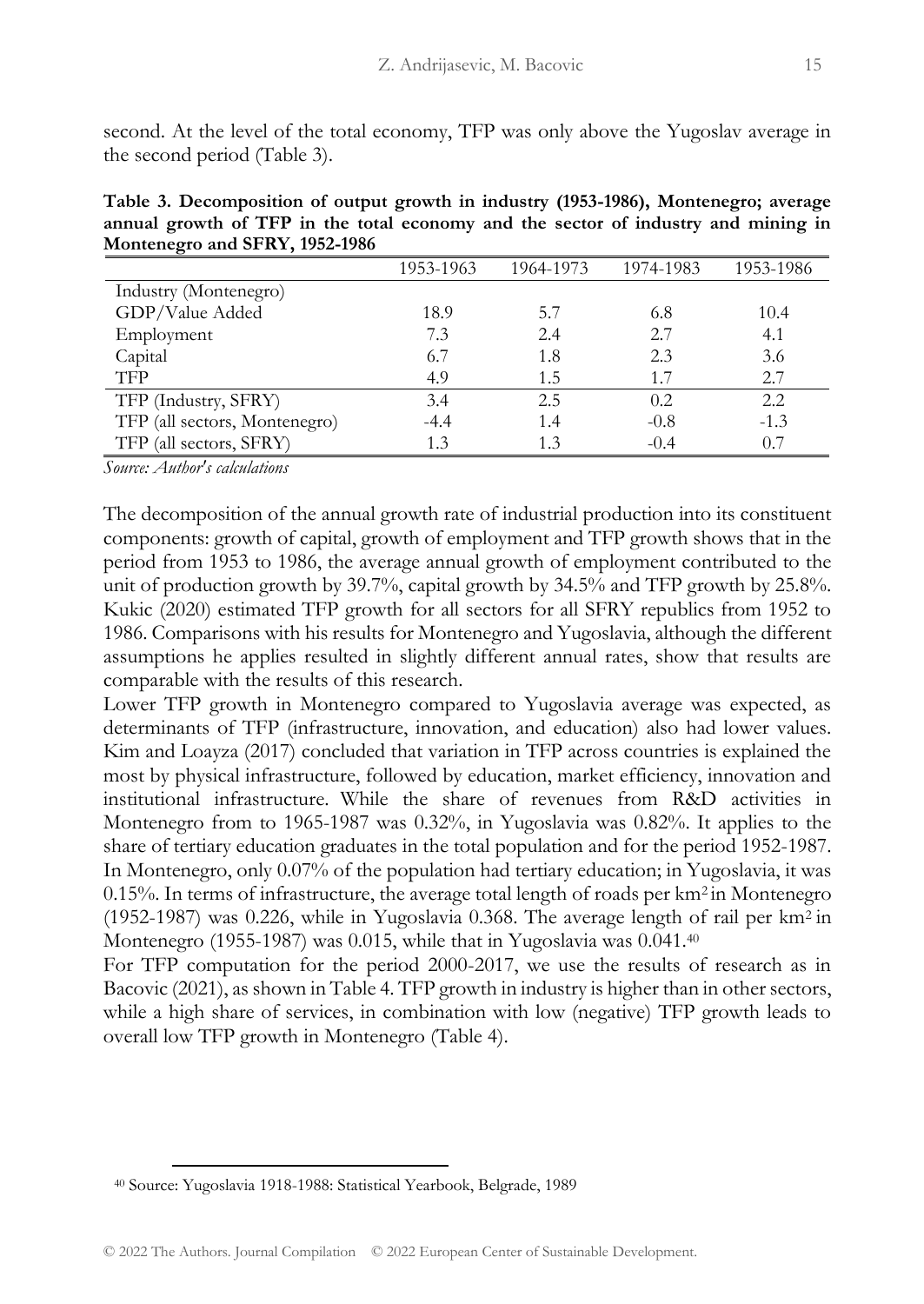|                 | Total   |      | Agriculture                                                                     |         | Industry<br>(incl.construction) |         | <b>Services</b> |      |
|-----------------|---------|------|---------------------------------------------------------------------------------|---------|---------------------------------|---------|-----------------|------|
|                 |         |      | 2000-2009 2010-2017 2000-2009 2010-2017 2000-2009 2010-2017 2000-2009 2010-2017 |         |                                 |         |                 |      |
| GDP/Value Added | 3.43    | 2.44 | 1.66                                                                            | 2.91    | 12.84                           | 3.59    | $-2.95$         | 2.69 |
| Employment      | 1.47    | 0.28 | $-2.60$                                                                         | 3.01    | 0.38                            | $-0.47$ | 2.46            | 0.33 |
| Capital         | 2.01    | 1.26 | 1.23                                                                            | 0.61    | 2.90                            | 1.23    | 1.06            | 0.98 |
| Utilization     | 1.67    | 0.67 | 1.67                                                                            | 0.67    | 1.67                            | 0.67    | 1.67            | 0.67 |
| TFP             | $-1.70$ | 0.22 | 1.33                                                                            | $-1.35$ | 7.89                            | 2.14    | $-8.11$         | 0.71 |

**Table 4. Decomposition of output growth, total economy and sectoral approach, (2000- 2009, 2010-2017), Montenegro**

*Source: Bacovic, M. (2021). Total factor productivity growth in upper middle-income Balkan countries from 2000 to 2017, total economy and sectoral approach: growth accounting method. Argumenta Oeconomica, 1(46), 79-97.*

The determinants of TFP are lower than those of developed countries during the transition period. While expenditures for R&D activities in Montenegro from 2007 to 2019 were 0.37%, in the European Union (28 countries), the average annual expenditure for R&D from 2000 to 2019 was 1.91%. This applies to education. Both educational attainment and quality of education (measured with PISA scores) were lower in Montenegro than in developed countries. In terms of infrastructure, the average total length of roads per km<sup>2</sup> in Montenegro (2000-2019) was 0.64, while in Slovenia it was 1.91. The average length of rail per km2 in Montenegro (2000-2019) was 0.017, while in Slovenia it was 0.060.<sup>41</sup>

Studies on sectoral TFP growth in European countries show similar results, with TFP growth in services lower than the same in industry. Foster-McGregor and Verspagen (2017) show that, when considering manufacturing and services separately, TFP growth in manufacturing outpace TFP growth in services in EU New Member States.

Bacovic  $(2021)^{42}$  presented TFP growth rates at the sectoral level on a sample of twentysix European countries and the period from 2000 to 2019, decomposing output growth rates in all NACE activities and ten individual NACE activities<sup>43</sup> (Table 3). The average annual output growth (gross value added) in the overall sample from 2000 to 2019 was 2.27%, fixed asset growth was 1.99%, employment growth was 0.72% and TFP growth was 1.12%. A comparative analysis of gross value added growth in all NACE activities (total economy) and respective sectors shows that TFP growth was the highest in industry (1.73%), while the unweighted average TFP growth in the services sector was 0.69%.

## **4. Discussion and Conclusions**

Montenegro, in its development process since mid XIX century, transitioned from an agriculture-oriented economy to an industry-oriented economy and to a servicesoriented economy, transitioning from a low-income to an upper-middle-income economy in XXI century. Its income gap compared to developed countries is still high and after several decades of divergence, it has started to converge moderately, with uncertain prospects.

Intensive industrialisation in the second half of XX century was the main driving force of

<sup>41</sup> Source: Eurostat; World bank: World Development indicators

<sup>42</sup> Bacovic, Sectoral Approach in Output Growth Decomposition and its Determinants in Europe, 2021

<sup>43</sup> **N**omenclature statistique des **a**ctivités économiques dans la **C**ommunauté **e**uropéenne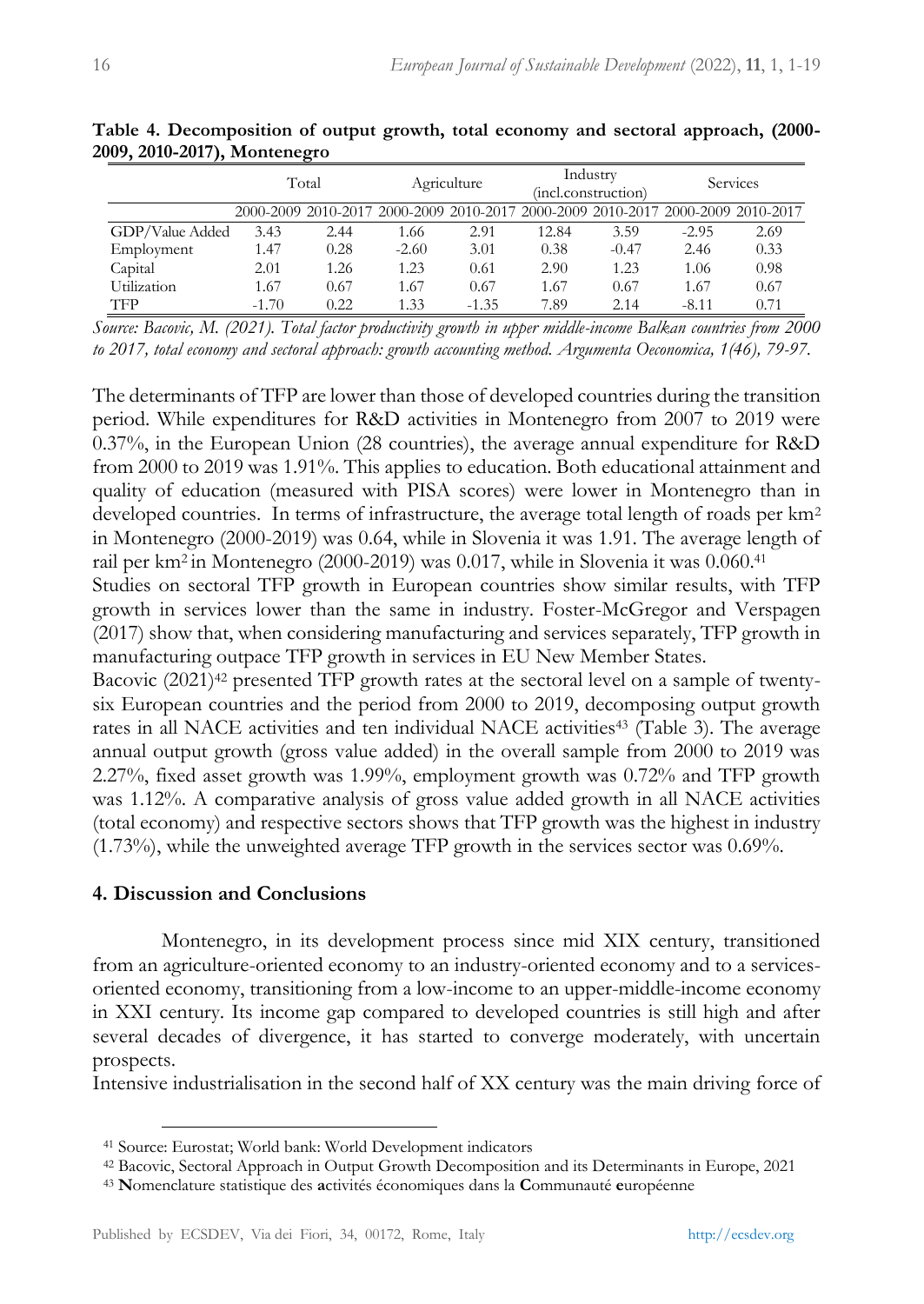the most dynamic economic growth in the Montenegrin economic history. The intensive development of industry in the first post-war decades began to slow down in the 1970s and by the end of the 1980s, problems in this sector became more pronounced. Despite intensive investment in fixed and human capital, labour productivity in the industry and mining sector was below the Yugoslav average, and significantly lower than that in developed Western European countries, which affected the long-term development prospects of this sector. Capacity utilisation was also insufficient, which, along with insufficient quality of management, resulted in a crisis in the industrial sector in Montenegro. TFP growth, although higher than in other sectors, declined over time. Since eighties, industrial production has diminished in Montenegro, resulting in an industry share of only 11.9% of gross value added in 201944, while the services sector has emerged as the most important economic activity.

Since the transition from self-management socialism to a market-oriented economy, the Montenegrin economy has become more service-oriented. Empirical studies show that TFP growth is higher in industry and knowledge-intensive services than in other services, leading to service-oriented economies growing at a lower rate. This study confirms the same for the Montenegrin economy.

Recent research has shown that knowledge-intensive sectors (knowledge-intensive manufacturing and services) are seen as generators of long-term income growth and productivity, while in less-knowledge-intensive services, lower TFP growth was observed, leading to lower GDP growth. Romer (2001) stressed that the growth of knowledge appears to be the central reason that output and standards of living are much higher today than in the previous centuries. Knowledge intensive sectors rely on investment in human capital and expenditures for research and development, which are both lower in Montenegro than in developed economies. As mentioned earlier, while the growth of the services sector and its significance for overall value-added growth and employment is evident, its contribution to long-term growth through TFP growth remains an issue in many debates. A growing share of services in GDP reduces both aggregate TFP growth and volatility, thus reducing GDP growth and volatility. This should encourage economic policy makers to emphasise industry and knowledge-intensive service development. In addition, national policies should prioritise measures that support the development of components relevant to TFP growth. This is supported by the results of study by Barro and Sala-i-Martin (1992), who found that "in the open-economy version of the neoclassical growth model, it is possible to find convergence effects associated with technological diffusion even if the returns to capital are constant."

If industry and knowledge-intensive services do not expand, will Montenegro diverge instead of converging to developed economies? Although output structure is an important determinant of economic growth, income convergence/divergence is influenced by other factors. Nell (2020) shows "that conditional convergence is subject to some initial, returnsadjusted level of education, implying that it has become more challenging for developing countries to industrialize via technology catch-up from abroad." Dufrénot et al. (2003) conclude that "growth is an idiosyncratic phenomenon that yields different forms of transitional economic performance: growth tragedy (some countries with an initial low

<sup>44</sup> Source: Monstat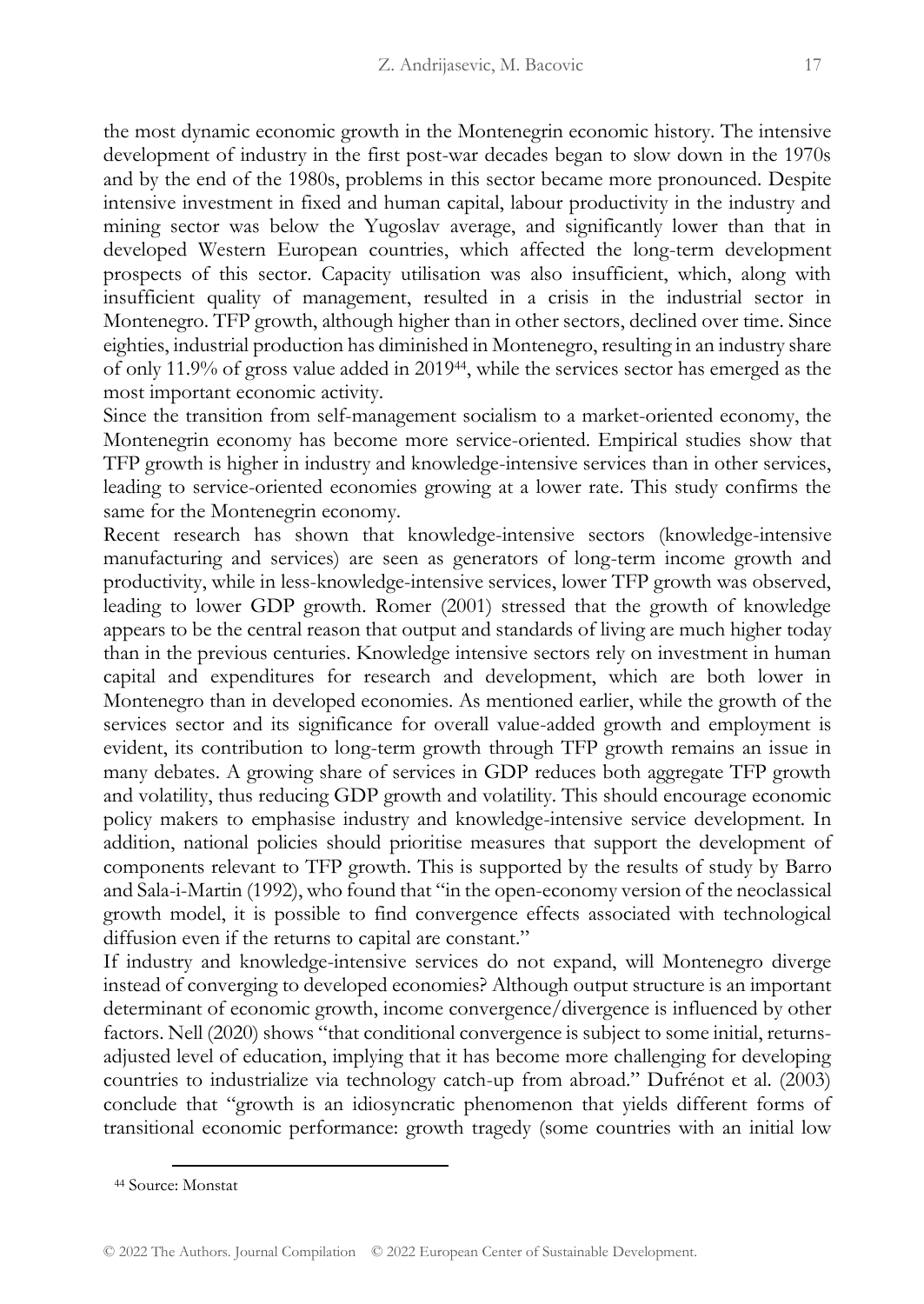level of per capita income diverge from the richest ones), growth resistance (with many countries experiencing a low speed of growth convergence), and rapid convergence." This should provide an incentive for further studies.

The results from this study contribute to convergence analysis and serve as an example of the growth prospects of developing countries with fewer industry and knowledge services oriented economies.

## **Reference**

Abramovitz, Moses. 1956. *Resource and Output Trends in the United States since 1870.* NBER.

- Andrijasevic, Zivko. 2020. *Montenegrin History (Review of the Past of Montenegro from Prehistoric Ages to 2006).* Podgorica: Nova Pobjeda.
- Andrijasevic, Zivko. 2018. "Stanje industrije u Crnoj Gori posle II svjetskog rata (1945-1947)." *Matica* 319- 362.
- Bacovic, Maja. 2021. "Sectoral Approach in Output Growth Decomposition and its Determinants in Europe." *Management & Economics Research Journal, 3(2)* 1-21.
- Bacovic, Maja. 2021. "Total factor productivity growth in upper middle-income Balkan countries from 2000- 2017, total economy and sectoral approach: growth accounting method." *Argumenta Oeconomica, 1 (46)* 79-97.
- Bacovic, Maja, Danijela Jacimovic, and Julija Cerovic Smolovic. 2020. "Impact of Export of Travel Services on Current Account Balance and Growth in Mediterranean Countries." *Praque Economic Papers, 29(6)* 710-728.
- Baier, S.L, G.P. Dwyer, and R. Tamura. 2006. "How important are capital and total factor productivity for economic growth?" *Economic Inquiry 44 (1)* 23-49.
- Barro, J R. 1998. *Macroeconomics, 5th edition.* Cambridge, Massachusetts; London, England: The MIT Press.

Barro, Robert J, and Xavier Sala-i-Martin. 1992. "Convergence." *Journal of Political Economy, 100(2)* 223-51.

- Benedetto, Zaccaria. 2018. "Learning from Yugoslavia? Western Europe and Myth of Self-Management (1968- 1975)." In *Planning in Cold War Europe*, by Michael Christian, Sandrine Kott and Ondrej Matejka, 213-236. Berlin/Munich/Boston: De Gruyter Oldenbourg.
- Cemovic, Momcilo. 1981. *Samoupravni socijalisticki razvoj Crne Gore.* Titograd: Pobjeda.
- Chittle, Charles R. 1975. *The industrialization of Yugoslavia under the workers' self-management system: Institutional change and rapid growth.* Kiel: Kiel Working Paper, 26, Kiel Institute of World Economics (IfW).
- Comin, D. 2010. "Total factor productivity." In *Economic Growth*, by S.N Durlauf and L.E Blume, 260-263. London: The New Palgrave Economics Collection, Palgrave Macmillan.
- Dufrénot, Gilles , Valérie Mignon, and Théo Naccache. 2003. *The slow convergence of per capita income between the developing countries: "growth resistance" and sometimes "growth tragedy".* CREDIT Research Paper, 09/03, Nottingham: Centre for Research in Economic Development and International Trade, University of Nottingham.
- Estrin, Saul. 1991. "Yugoslavia: The Case of Self-Managing Market Socialism." *Journal of Economic Perspectives, 5(4)* 187-194.
- Flaherty, D. 1992. "Self-Management and the Future of Socialism: Lessons from Yugoslavia." *Science & Society, 56(1)* 92-108.
- Foster-McGregor, Neil, and Bart Verspagen. 2017. "Decomposing Total Factor Productivity Growth in Manufacturing and Services." *Asian Development Review, 34(1)* 88-115.
- Franetovic, Dinko. 1980. *Historija pomorstva i ribarstva Crne Gore do 1918. godine.* Titograd.
- Gluscevic, Bosko. 1986. "Strategija drustveno-ekonomskog razvoja Crne Gore, mogucnosti i ogranicenja." In *Strategija razvoja SR Crne Gore*, 1-37. Podgorica: Univerzitetska rijec.
- Horvat, Branko. 1967. "Prilog zasnivanju teorije jugoslovenskog preduzeca." *Ekonomska analiza, 1-2* 664-673.
- Jefferies, William. 2014. *Measuring National Income in the Centrally Planned Economies.* New York and London: Routledge.
- Kardelj, Edvard. 1977. *Samoupravljanje u Jugoslaviji 1950-1976.* Beograd: Privredni pregled.
- Kornai, Janos. 1990. "The Affinity Between Ownership Forms and Coordination Mechanism: The Common Experience of Reform in Socialist Countries." *Journal of Economic Perspectives, 4(3)* 131-147.